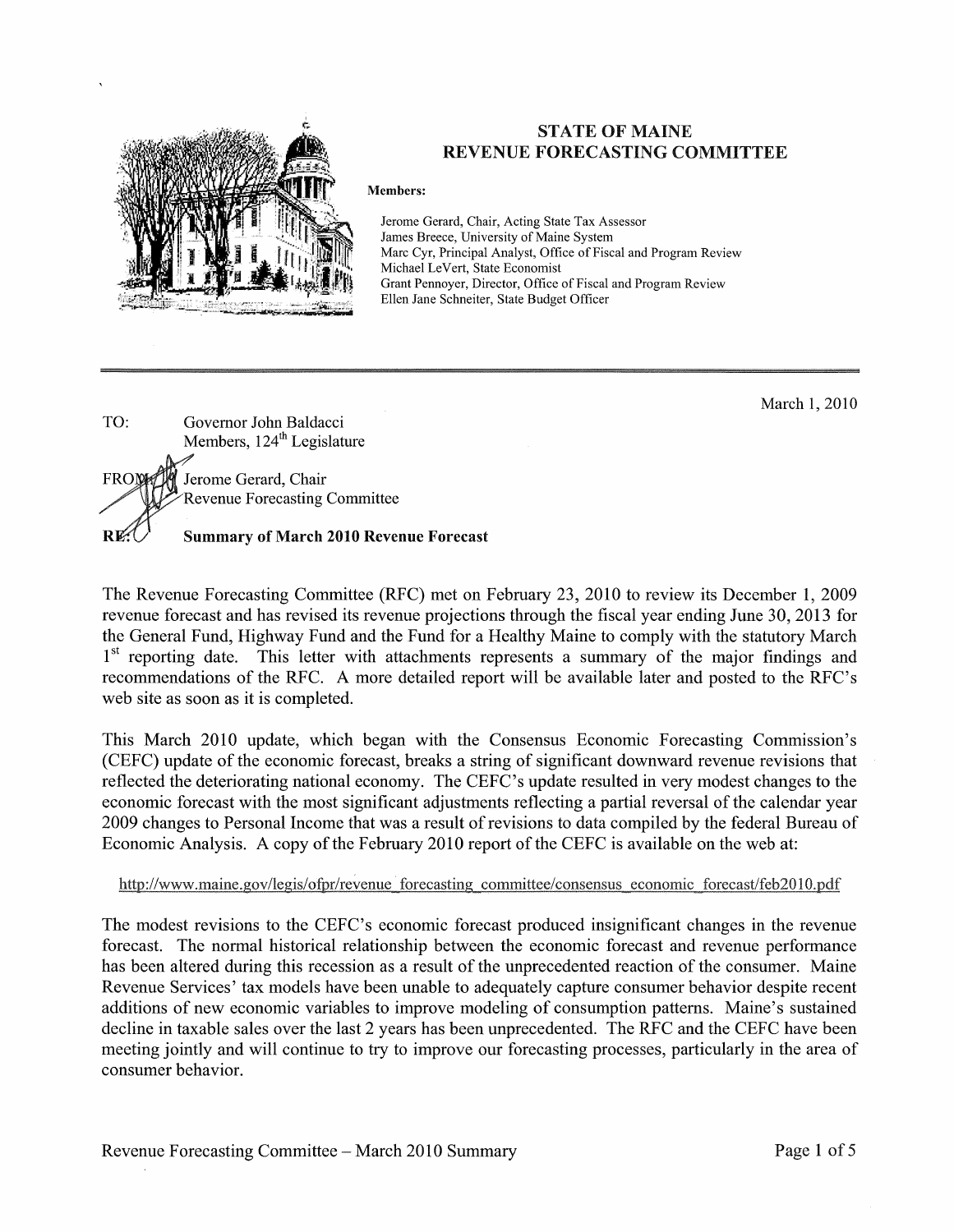*As with prior revenue forecasts in this recession, the RFC feels the need to express concern regarding the difficulty forecasting in this extremely volatile economic environment. While it appears the recession ended last summer and we are currently in the process of a slow economic recovery, most economists project that the recovery will shift into a mild, but sustained, economic expansion early next year. It is important to note, however, that the recovery remains fragile, and the weak recovery is highly susceptible to numerous risks both from within and outside the United States. The period between this forecast and the next RFC meeting later this calendar year will determine if the economy enters a new expansionary period or falters and returns to recession.*

The following tables and narratives along with the attachments highlight the changes to each of the major funds and revenue sources included in this December 2009 forecast of the RFC.

|                                              |                 | OCHEL AL 1º UNU DUNHINAI Y                                    |                 |                 |                  |
|----------------------------------------------|-----------------|---------------------------------------------------------------|-----------------|-----------------|------------------|
|                                              | FY09 Actual     | <b>FY10</b>                                                   | <b>FY11</b>     | <b>FY12</b>     | <b>FY13</b>      |
| <b>Current Forecast</b>                      | \$2,811,368,295 | \$2,649,211,742                                               | \$2,721,503,989 | \$2,776,628,302 | \$2,889,913,034  |
| Annual % Growth                              | $-9.0\%$        | $-5.8%$                                                       | 2.7%            | 2.0%            | 4.1%             |
| Net Increase (Decrease)                      |                 | \$29,817,638                                                  | \$21,158,388    | \$2,336,418     | \$7,111,403      |
| <b>Revised Forecast</b>                      | \$2,811,368,295 | \$2,679,029,380                                               | \$2,742,662,377 | \$2,778,964,720 | \$2,897,024,437  |
| Annual % Growth                              | $-9.0\%$        | $-4.7%$                                                       | 2.4%            | 1.3%            | 4.2%             |
|                                              |                 | <b>Summary of Revenue Revisions by Major Revenue Category</b> |                 |                 |                  |
| Sales and Use Tax                            |                 | (\$13,814,276)                                                | (\$16,994,778)  | (\$19,111,598)  | $(\$20,938,394)$ |
| Individual Income Tax                        |                 | \$13,400,000                                                  | \$2,000,000     | (\$14,000,000)  | $(\$3,500,000)$  |
| Corporate Income Tax                         |                 | \$29,672,794                                                  | \$36,678,367    | \$35,897,336    | \$32,397,422     |
| Other Taxes and Fees                         |                 | \$231,930                                                     | $(\$499,178)$   | $(\$1,232,505)$ | (\$1,511,772)    |
| Fines, Forfeits and Penalties                |                 | \$651,875                                                     | \$240,000       | \$240,000       | \$240,000        |
| Income from Investments                      |                 | \$295,664                                                     | $(\$577,445)$   | $(\$577,445)$   | $(\$577,445)$    |
| <b>Transfer to Tax Relief Programs</b>       |                 | $(\$500,000)$                                                 | \$0             | \$0             | $\$0$            |
| Transfer to Municipal Rev. Sharing           |                 | (\$1,223,365)                                                 | (\$1,128,368)   | $(\$274,489)$   | (\$384,027)      |
| <b>Other Revenues</b>                        |                 | \$1,103,016                                                   | \$1,439,790     | \$1,395,119     | \$1,385,619      |
| <b>Total Revisions - Increase (Decrease)</b> |                 | \$29,817,638                                                  | \$21,158,388    | \$2,336,418     | \$7,111,403      |
|                                              |                 |                                                               |                 |                 |                  |
| <b>Other Taxes and Fees Detail:</b>          |                 |                                                               |                 |                 |                  |
| - Prop. Tax - Unorganized Territory          |                 | (\$152,793)                                                   | $(\$282,779)$   | $(\$291,824)$   | $(\$359,424)$    |
| - Liquor Taxes and Fees                      |                 | $(\$694,500)$                                                 | $(\$854,500)$   | $(\$854,500)$   | $(\$854,500)$    |
| - Finance Industry Fees                      |                 | \$109,950                                                     | \$0             | \$0             | \$0              |
| - Milk Handling Fee                          |                 | \$595,773                                                     | \$375,476       | (\$139,615)     | (\$139,615)      |
| - Parimutuel and Gaming Revenue              |                 | \$342,500                                                     | \$262,625       | \$53,434        | (\$158,233)      |
| - Other Miscellaneous Taxes and Fees         |                 | \$31,000                                                      | \$0             | \$0             | \$0              |
| <b>Other Revenue Detail:</b>                 |                 |                                                               |                 |                 |                  |
| - Liquor Sales and Operations                |                 | $(\$580,511)$                                                 | \$0             | \$0             | $\$0$            |
| - Targeted Case Management (HHS)             |                 | \$464,371                                                     | \$0             | \$0             | \$0              |
| - State Cost Allocation Program              |                 | \$27,625                                                      | \$47,521        | \$0             | \$0              |
| - Tourism Transfer                           |                 | \$14,725                                                      | \$6,650         | \$9,500         | \$0              |
| - Other Miscellaneous Revenue                |                 | \$1,176,806                                                   | \$1,385,619     | \$1,385,619     | \$1,385,619      |

**General Fund Summary**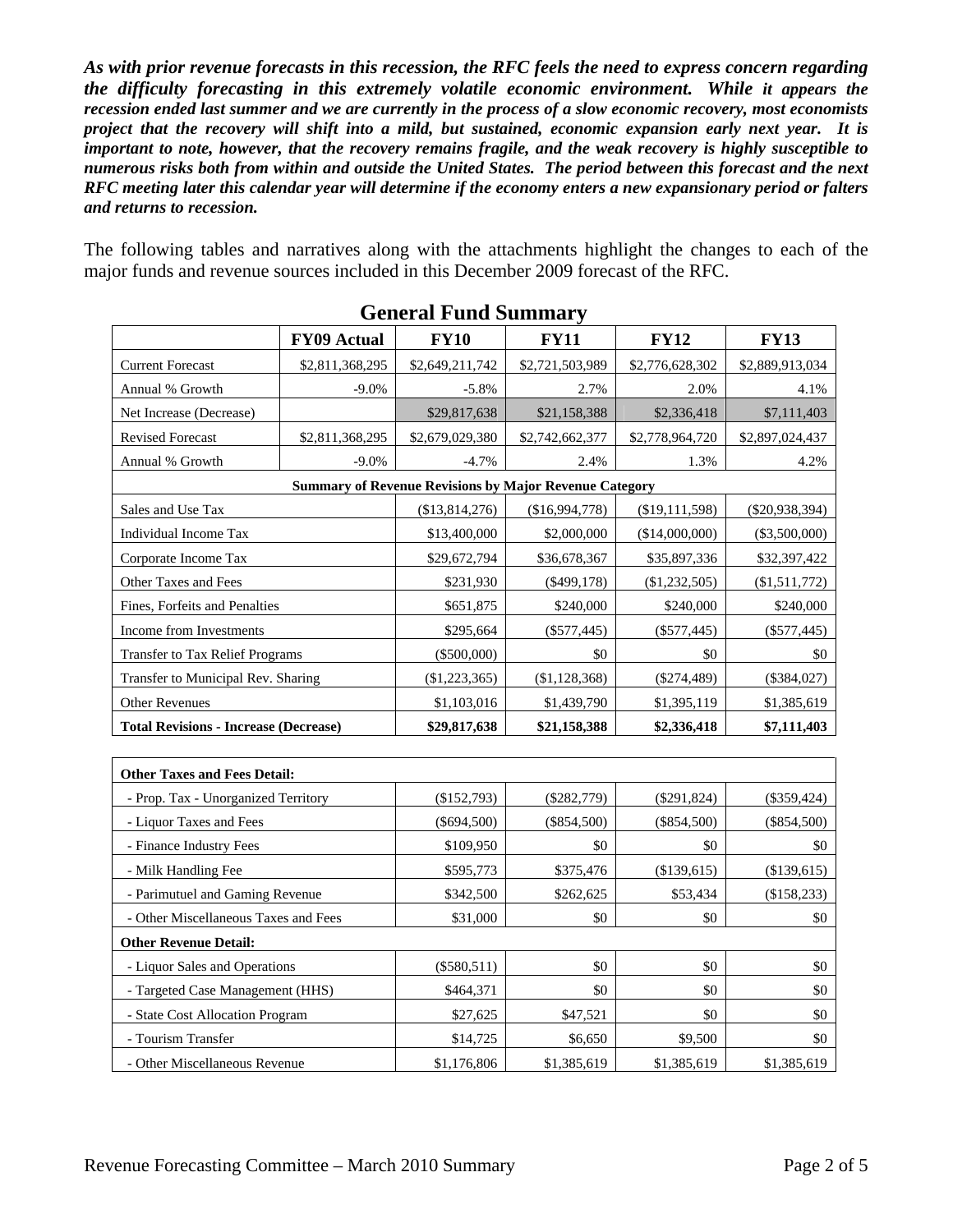General Fund revenue estimates are being revised upward by \$29.8 million in FY10 and \$21.2 in FY11, resulting in total increase in budgeted revenue of \$51.0 million for the 2010-2011 biennium. The upward revisions to the forecast for the 2012-2013 biennium are much less and total only \$9.4 million. Although this forecast revises projections upward, the preceding forecasts have reduced General Fund budgeted revenue so significantly that the General Fund revenue projection for FY13 remains more than \$190 million below peak collections in FY08 and almost \$35 million below what was received in FY06.

The dominating revision in this General Fund forecast is the change to Corporate Income Tax projections. As the result of an unprecedented reduction in cost structure, business profitability has returned and with it corporate income tax receipts. The RFC now projects that corporate income tax revenues will be \$66.4 million higher in this biennium compared to the last revenue forecast. Without this category's significant upward revision, this forecast for General Fund revenue would have once again resulted in a net downward revision for the biennium.

While Individual Income Tax revenue is now projected to be higher during the current biennium by \$15.4 million, most of the upward revision occurs in FY10. Long-term projections are revised downward as a result of lower growth rates for Personal Income growth beginning in 2011, but primarily result from a change of assumptions that a higher percentage of the change of income will affect lower income tax payers.

Sales and Use Tax is being revised downward throughout the forecast period. The downward revisions in this category largely ignore the output of the sales and excise tax model and represent a manual adjustment to current fiscal year revenue projections to meet actual performance. The manual adjustments assume negative variances of approximately \$2 million per month for the remainder of the fiscal year. Despite best efforts to add new explanatory variables to the models, the sales and excise tax component of the tax model has been unable to capture recent consumer behavior. As noted earlier, the recent extended decline in taxable sales and the reaction of the consumer to this economic downturn is unprecedented.

The net changes to the major tax lines that affect revenue sharing transfers remain positive throughout the forecast period and as a result increase estimates for the amount of revenue sharing to be distributed to municipalities throughout the forecast period. An additional \$2.35 million is projected to be distributed during the current biennium.

Other net General Fund changes increase revenue projections by a total of \$2.4 million during the current biennium. The largest increases result from changes in fine revenue, milk handling fee revenue, Racino revenue and Department of Health and Human Services revenue. These increases were partially offset by decreases in Income from Investments, liquor-related revenue and Unorganized Territory property tax transfers as well as higher than projected payments for the Tax Relief Programs. Additional background information has been posted to the following web address:

http://www.maine.gov/legis/ofpr/revenue\_forecasting\_committee/current/index.htm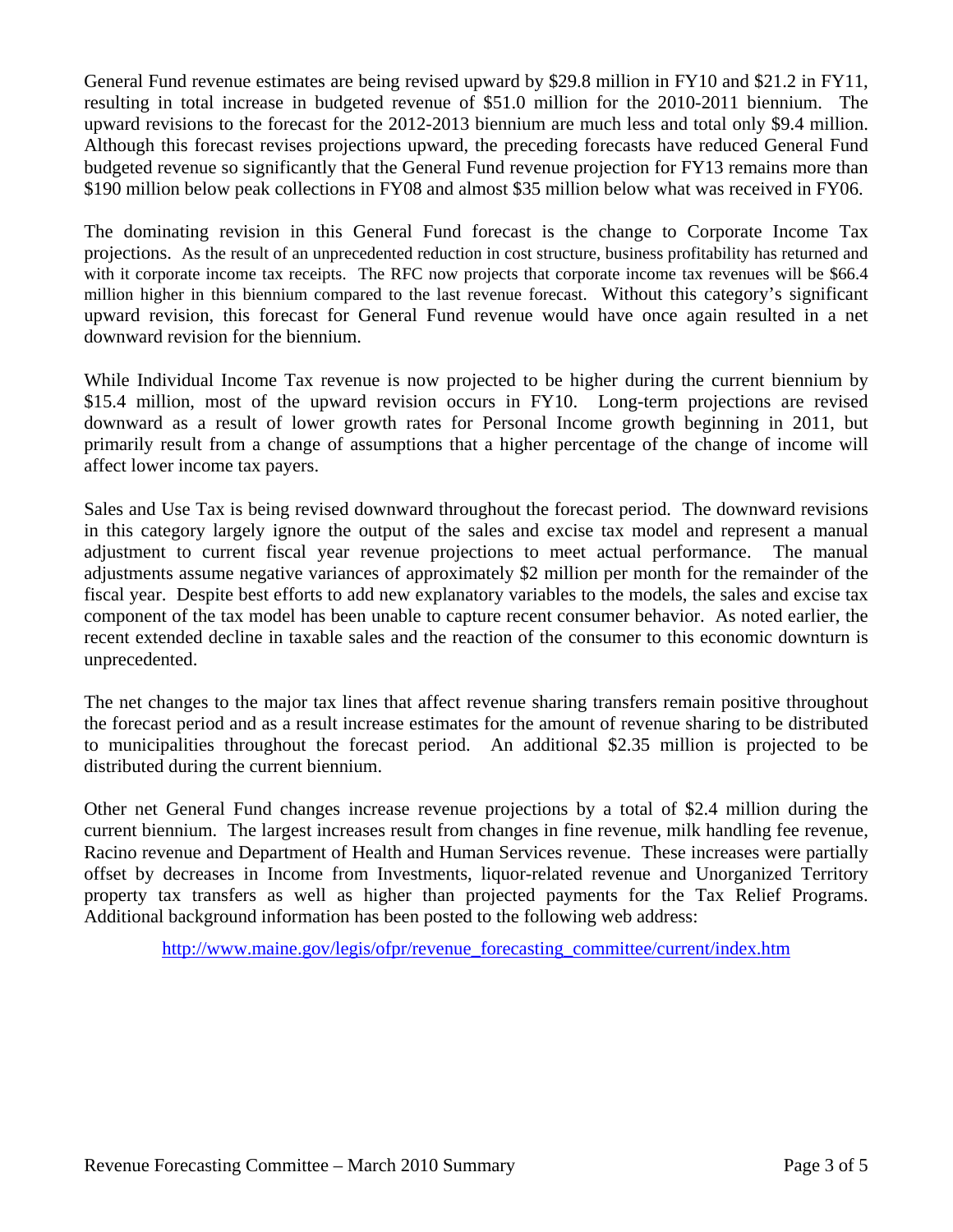|                                              | 0<br><b>FY09 Actual</b>                                       | <b>FY10</b>   | <b>FY11</b>   | <b>FY12</b>   | <b>FY13</b>   |  |  |  |  |
|----------------------------------------------|---------------------------------------------------------------|---------------|---------------|---------------|---------------|--|--|--|--|
| <b>Current Forecast</b>                      | \$324,242,149                                                 | \$305,488,175 | \$301,626,331 | \$306,856,435 | \$311,455,041 |  |  |  |  |
| Annual % Growth                              | $-1.2%$                                                       | $-5.8\%$      | $-1.3%$       | 1.7%          | 1.5%          |  |  |  |  |
| Net Increase (Decrease)                      |                                                               | \$4,003,591   | \$5,440,038   | \$5,209,059   | \$6,430,059   |  |  |  |  |
| <b>Revised Forecast</b>                      | \$324,242,149                                                 | \$309,491,766 | \$307,066,369 | \$312,065,494 | \$317,885,100 |  |  |  |  |
| Annual % Growth                              | $-1.2%$                                                       | $-4.5\%$      | $-0.8\%$      | 1.6%          | 1.9%          |  |  |  |  |
|                                              | <b>Summary of Revenue Revisions by Major Revenue Category</b> |               |               |               |               |  |  |  |  |
| <b>Fuel Taxes</b>                            |                                                               | \$5,013,500   | \$4,819,250   | \$5,540,750   | \$6,761,750   |  |  |  |  |
| Motor Vehicle Registration & Fees            |                                                               | (\$1,000,000) | \$1,000,000   | \$0           | \$0           |  |  |  |  |
| <b>Inspection Fees</b>                       |                                                               | (\$150,000)   | (\$150,000)   | (\$150,000)   | (\$150,000)   |  |  |  |  |
| Fines, Forfeits and Penalties                |                                                               | \$0           | \$0           | \$0           | \$0           |  |  |  |  |
| Income from Investments                      |                                                               | $(\$31,292)$  | $(\$46,691)$  | $(\$46,691)$  | $(\$46,691)$  |  |  |  |  |
| <b>Other Revenues</b>                        |                                                               | \$171,383     | (\$182,521)   | (\$135,000)   | (\$135,000)   |  |  |  |  |
| <b>Total Revisions - Increase (Decrease)</b> |                                                               | \$4,003,591   | \$5,440,038   | \$5,209,059   | \$6,430,059   |  |  |  |  |

### **Highway Fund Summary**

**Highway Fund** revenue estimates are revised upward by \$9.4 million for the 2010-2011 biennium, with \$4.0 million in FY10 and \$5.4 million in FY11. The forecast for the 2012-2013 biennium is also increased by \$11.6 million. With the exception of Fuel Taxes, there are modest net reductions from the other categories.

Much like the sales tax, the Fuel Tax forecast relies on the same sales and excise tax component of the tax model. For numerous possible reasons, this tax model component has had even greater difficulty capturing fuel tax consumption patterns. Some of the reasons include: a base year that reflected peak gas price consumption patterns with resulting conservation efforts; a potential floor on consumption due to the rural nature of the state and the lack of alternative transportation methods; and the potential increase in gasoline consumption from reduced fuel efficiency of the 10% ethanol-gasoline mix. During the December 2009 forecast, the RFC struggled with the significant diversion between actual revenue performance and the model outputs. At that time, the RFC decided to ignore the model changes for the gasoline portion of the forecast and accept the tax model's recommended changes in the special fuels (primarily diesel fuel) forecast. With the recent positive variances in the special fuels tax collections, the RFC decided to ignore all recent tax model recommendations for fuel taxes and revert back to the fuel tax forecast prior to the December 2009 revisions.

|                                       | <b>FY09 Actual</b>                                            | <b>FY10</b>  | <b>FY11</b>  | <b>FY12</b>  | <b>FY13</b>   |
|---------------------------------------|---------------------------------------------------------------|--------------|--------------|--------------|---------------|
| <b>Current Forecast</b>               | \$68,409,736                                                  | \$59,398,770 | \$56,433,315 | \$62,835,233 | \$63,455,718  |
| Annual % Growth                       | 10.3%                                                         | $-13.2%$     | $-5.0\%$     | 11.3%        | 1.0%          |
| Net Increase (Decrease)               |                                                               | $(\$6,807)$  | $(\$9,779)$  | (\$14,856)   | (\$109,354)   |
| <b>Revised Forecast</b>               | \$68,409,736                                                  | \$59,391,963 | \$56,423,536 | \$62,820,377 | \$63,346,364  |
| Annual % Growth                       | 10.3%                                                         | $-13.2%$     | $-5.0\%$     | 11.3%        | 0.8%          |
|                                       | <b>Summary of Revenue Revisions by Major Revenue Category</b> |              |              |              |               |
| Racino Revenue                        |                                                               | \$0          | \$0          | \$0          | $(\$92,222)$  |
| Income from Investments               |                                                               | $(\$6,807)$  | $(\$9,779)$  | (\$14,856)   | (\$17,132)    |
| Total Revisions - Increase (Decrease) |                                                               | $(\$6,807)$  | $(\$9,779)$  | (\$14,856)   | $(\$109,354)$ |

| <b>Fund for a Healthy Maine Summary</b> |
|-----------------------------------------|
|-----------------------------------------|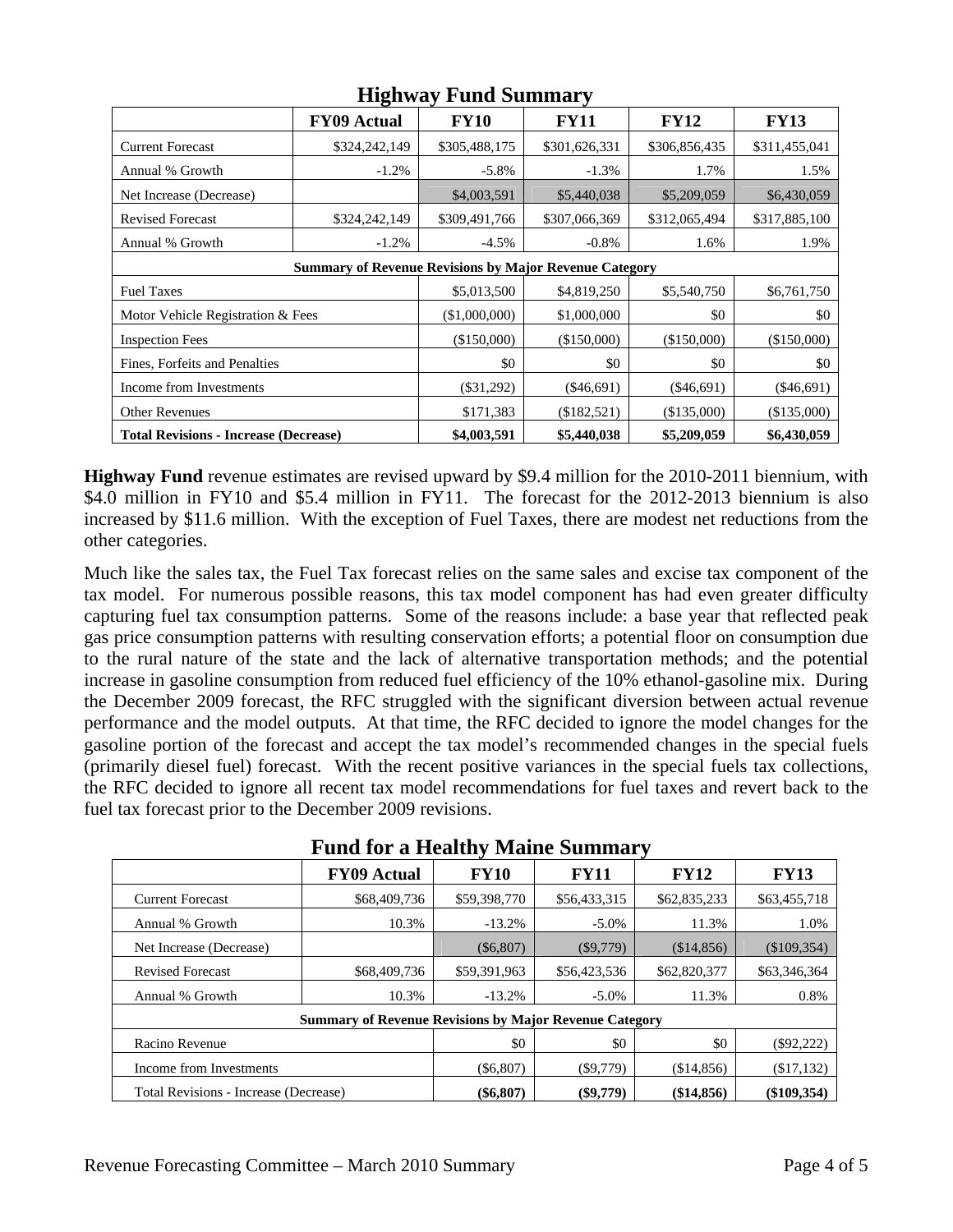**The Fund for a Healthy Maine (FHM)** was not appreciably affected in this revenue forecast. With no additional information available regarding the tobacco settlement payments, the RFC chose not to make any adjustments to this primary revenue source of the FHM. The only adjustments reflect lower assumptions for rates of return on cash pool earnings that reduced the Income from Investments for each year of the forecast period. The only other change reflects lowered future growth assumptions for slot machine revenue from Hollywood Slots in Bangor, referred to as Racino Revenue. FHM's share of Racino Revenue is being reduced in FY13 only, due to a recent legislative change that capped the transfers from this revenue source in FY10, FY11 and FY12.

|                         | <b>FY09 Actual</b> | <b>FY10</b>   | <b>FY11</b>   | <b>FY12</b>   | <b>FY13</b>   |
|-------------------------|--------------------|---------------|---------------|---------------|---------------|
| <b>Current Forecast</b> | \$138,029,363      | \$138,327,254 | \$137,555,805 | \$137,555,805 | \$137,555,805 |
| Annual % Growth         | 6.0%               | 0.2%          | $-0.6\%$      | $0.0\%$       | $0.0\%$       |
| Net Increase (Decrease) |                    | \$0           | \$0           | \$0           | \$0           |
| <b>Revised Forecast</b> | \$138,029,363      | \$138,327,254 | \$137,555,805 | \$137,555,805 | \$137,555,805 |
| Annual % Growth         | 6.0%               | 0.2%          | $-0.6\%$      | $0.0\%$       | $0.0\%$       |

**Medicaid/MaineCare Dedicated Revenue Taxes Summary** 

**Medicaid/MaineCare Dedicated Revenue Taxes** have been performing consistent with the December 2009 forecast in aggregate. As a result, the RFC chose to make no adjustments for the March 2010 forecast.

### Attachments

cc: Members, Revenue Forecasting Committee Members, Consensus Economic Forecasting Commission Jane Lincoln, Chief of Staff, Governor's Office Ryan Low, Commissioner, DAFS Millie MacFarland, Clerk of the House Joy O'Brien, Secretary of the Senate David Boulter, Executive Director, Legislative Council Legislative Staff Office Directors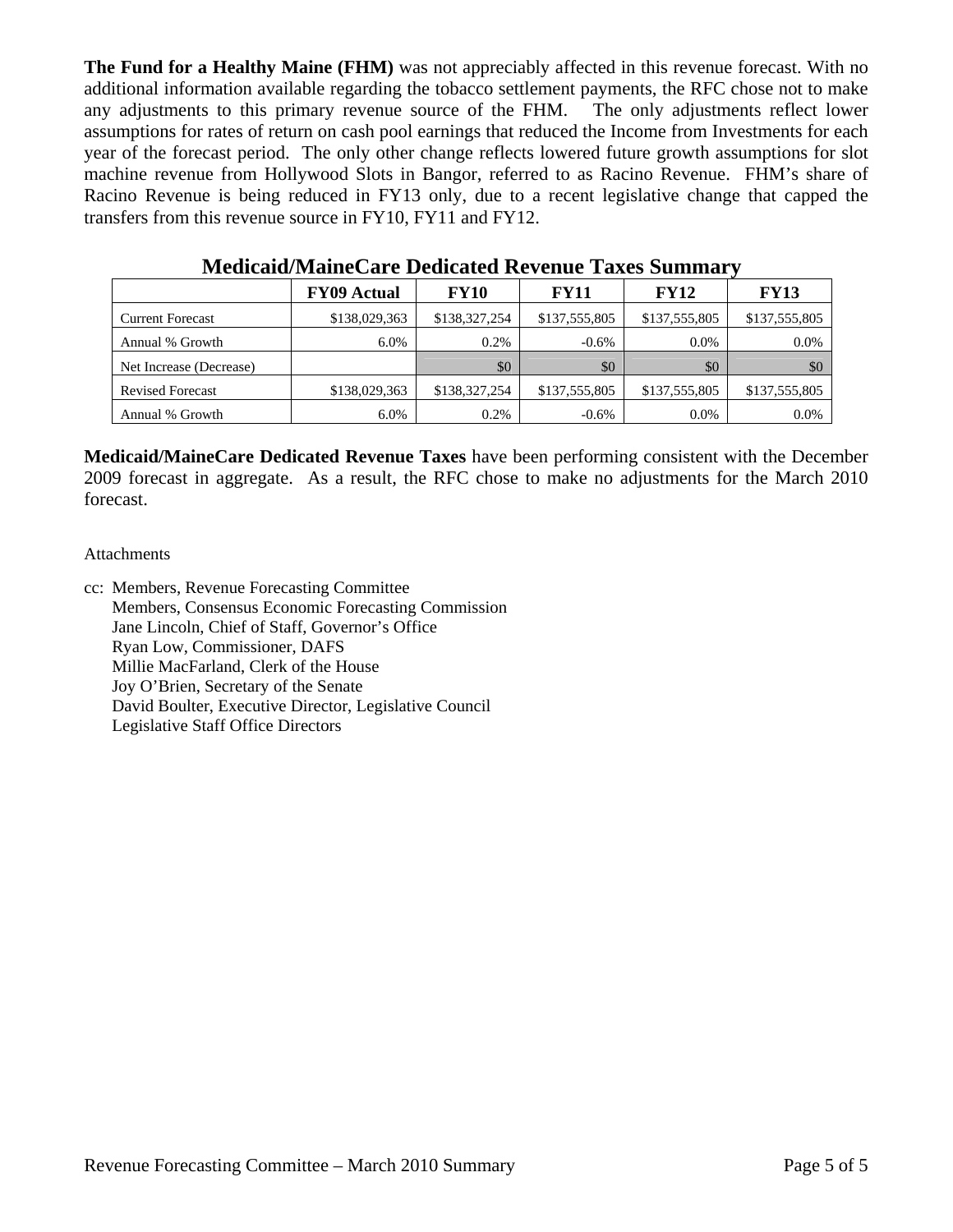#### **REVENUE FORECASTING COMMITTEE RECOMMENDATIONS - MARCH 2010**

| Source                                  | FY05 Actual     | $%$ Chg. | FY06 Actual     | % Chg.    | FY07 Actual     | $%$ Chg. | FY08 Actual     | $%$ Chg. | FY09 Actual     | $%$ Chg. | FY09 Budget     | FY09 Variance  | % Var.  |
|-----------------------------------------|-----------------|----------|-----------------|-----------|-----------------|----------|-----------------|----------|-----------------|----------|-----------------|----------------|---------|
| Sales and Use Tax                       | 896,576,322     | $-2.3%$  | 946,174,276     | 5.5%      | 971,455,721     | 2.7%     | 983,057,278     | 1.2%     | 921,823,720     | $-6.2%$  | 929.698.051     | (7,874,331)    | $-0.8%$ |
| Service Provider Tax                    | 44,645,517      | N/A      | 47,028,430      | 5.3%      | 49,400,532      | 5.0%     | 52,100,664      | 5.5%     | 52,812,595      | 1.4%     | 53,452,742      | (640, 147)     | $-1.2%$ |
| Individual Income Tax                   | 1,296,255,557   | 12.1%    | .364,368,543    | 5.3%      | 1,464,928,346   | 7.4%     | 1,558,032,961   | 6.4%     | ,365,437,729    | $-12.4%$ | 407,015,385     | (41, 577, 656) | $-3.0%$ |
| Corporate Income Tax                    | 135,862,913     | 21.7%    | 188,015,558     | 38.4%     | 183,851,533     | $-2.2%$  | 184,514,568     | $0.4\%$  | 143,085,966     | $-22.5%$ | 148,940,000     | (5,854,034)    | $-3.9%$ |
| Cigarette and Tobacco Tax               | 96,350,704      | $-0.3%$  | 156,951,370     | 62.9%     | 158,953,466     | 1.3%     | 150,499,432     | $-5.3%$  | 144,424,712     | $-4.0%$  | 143,213,844     | 1,210,868      | 0.8%    |
| <b>Insurance Companies Tax</b>          | 75,669,053      | 4.8%     | 76,065,864      | 0.5%      | 74,452,542      | $-2.1%$  | 72,292,532      | $-2.9%$  | 79,770,431      | 10.3%    | 71,978,985      | 7,791,446      | 10.8%   |
| <b>Estate Tax</b>                       | 32,255,727      | 0.6%     | 75,330,514      | 133.5%    | 54,820,038      | $-27.2%$ | 39,890,577      | $-27.2%$ | 31,819,188      | $-20.2%$ | 34,335,010      | (2,515,822)    | $-7.3%$ |
| Other Taxes and Fees *                  | 137,247,024     | 8.7%     | 142,539,230     | 3.9%      | 143,921,436     | 1.0%     | 140,215,511     | $-2.6%$  | 148,909,575     | 6.2%     | 146,706,453     | 2,203,122      | 1.5%    |
| Fines, Forfeits and Penalties           | 35,506,972      | $-7.1%$  | 37,781,055      | 6.4%      | 41,415,132      | 9.6%     | 44,465,534      | 7.4%     | 44,024,462      | $-1.0\%$ | 44,106,626      | (82, 164)      | $-0.2%$ |
| Income from Investments                 | 5,854,625       | 153.4%   | 8,271,869       | 41.3%     | 1,215,836       | $-85.3%$ | 1,074,143       | $-11.7%$ | 1,100,129       | 2.4%     | 1,154,221       | (54,092)       | $-4.7%$ |
| <b>Transfer from Lottery Commission</b> | 49,328,102      | 19.5%    | 50,879,647      | 3.1%      | 50,624,741      | $-0.5\%$ | 49,491,086      | $-2.2%$  | 49,839,434      | 0.7%     | 49,549,250      | 290,184        | 0.6%    |
| Transfers to Tax Relief Programs *      | (26,030,227)    | N/A      | (109.861.880)   | $-322.1%$ | (110,993,852)   | $-1.0\%$ | (114, 564, 757) | $-3.2%$  | (122, 931, 820) | $-7.3%$  | (125, 032, 395) | 2,100,575      | $-1.7%$ |
| Transfer to Municipal Rev. Sharing      | (119, 712, 814) | $-7.4%$  | (124, 222, 180) | $-3.8%$   | (130, 490, 756) | $-5.0\%$ | (135,820,175)   | $-4.1%$  | (102, 160, 745) | 24.8%    | (103, 412, 337) | 1,251,592      | $-1.2%$ |
| Other Revenue *                         | 131,035,578     | $-34.6%$ | 72,503,389      | $-44.7%$  | 66,040,674      | $-8.9\%$ | 62,569,638      | $-5.3%$  | 53,412,918      | $-14.6%$ | 53,057,313      | 355,605        | 0.7%    |
| <b>Total - General Fund Revenue</b>     | 2,790,845,053   | $4.0\%$  | 2,931,825,687   | $5.1\%$   | 3,019,595,389   | $3.0\%$  | 3,087,818,992   | 2.3%     | 2,811,368,295   | $-9.0\%$ | 2,854,763,148   | (43,394,853)   | $-1.5%$ |

\* Additional detail provided on pages 4, 5 and 6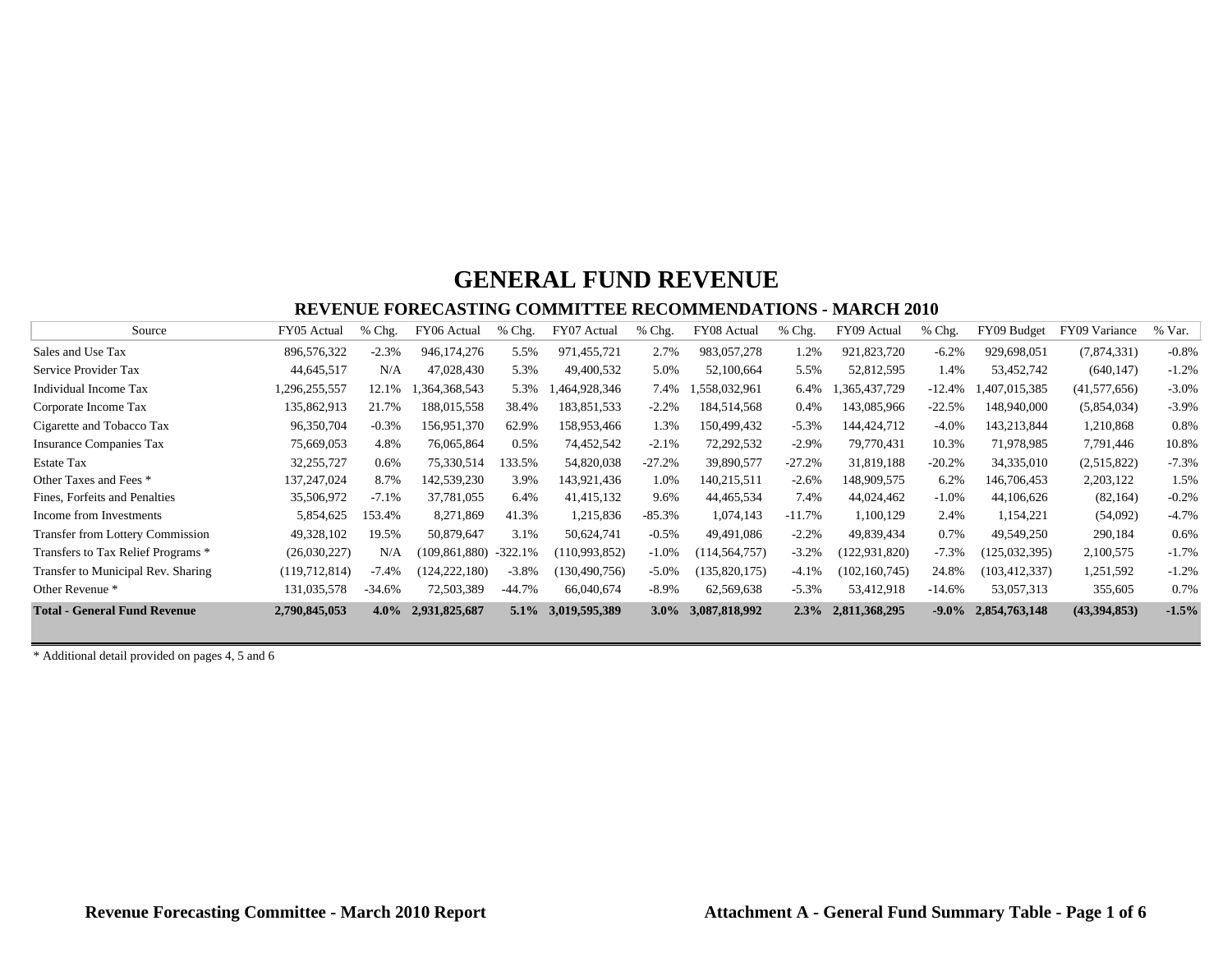#### **REVENUE FORECASTING COMMITTEE RECOMMENDATIONS - MARCH 2010**

| Source                                  | FY10 Budget     | % Chg.    | Recom. Chg.    | FY10 Revised    | % Chg.    | FY11 Budget     | % Chg.   | Recom. Chg.    | FY11 Revised    | % Chg.  |
|-----------------------------------------|-----------------|-----------|----------------|-----------------|-----------|-----------------|----------|----------------|-----------------|---------|
| Sales and Use Tax                       | 897,654,270     | $-2.6%$   | (13, 814, 276) | 883,839,994     | $-4.1%$   | 921,771,840     | 2.7%     | (16,994,778)   | 904,777,062     | 2.4%    |
| Service Provider Tax                    | 55,590,852      | 5.3%      | $\Omega$       | 55,590,852      | 5.3%      | 57,814,486      | 4.0%     | $\theta$       | 57,814,486      | 4.0%    |
| Individual Income Tax                   | 1,277,980,000   | $-6.4%$   | 13,400,000     | ,291,380,000    | $-5.4%$   | 1,314,040,000   | 2.8%     | 2,000,000      | 1,316,040,000   | 1.9%    |
| Corporate Income Tax                    | 118,045,922     | $-17.5%$  | 29,672,794     | 147,718,716     | 3.2%      | 119, 108, 335   | 0.9%     | 36,678,367     | 155,786,702     | 5.5%    |
| Cigarette and Tobacco Tax               | 140,139,902     | $-3.0\%$  | $\overline{0}$ | 140,139,902     | $-3.0\%$  | 137,744,579     | $-1.7\%$ | $\mathbf{0}$   | 137,744,579     | $-1.7%$ |
| <b>Insurance Companies Tax</b>          | 71,985,000      | $-9.8\%$  | $\overline{0}$ | 71,985,000      | $-9.8\%$  | 71,990,000      | 0.0%     | $\overline{0}$ | 71,990,000      | $0.0\%$ |
| <b>Estate Tax</b>                       | 29,593,253      | $-7.0\%$  | $\theta$       | 29,593,253      | $-7.0\%$  | 31,739,004      | 7.3%     | $\mathbf{0}$   | 31,739,004      | 7.3%    |
| Other Taxes and Fees *                  | 148,576,900     | $-0.2%$   | 231,930        | 148,808,830     | $-0.1%$   | 143,878,351     | $-3.2%$  | (499, 178)     | 143,379,173     | $-3.6%$ |
| Fines, Forfeits and Penalties           | 32, 201, 846    | $-26.9\%$ | 651,875        | 32,853,721      | $-25.4%$  | 30,576,261      | $-5.0\%$ | 240,000        | 30,816,261      | $-6.2%$ |
| Income from Investments                 | (192, 418)      | $-117.5%$ | 295,664        | 103,246         | $-90.6\%$ | 852,490         | 543.0%   | (577, 445)     | 275,045         | 166.4%  |
| <b>Transfer from Lottery Commission</b> | 49,534,250      | $-0.6%$   | $\theta$       | 49,534,250      | $-0.6%$   | 50,534,250      | 2.0%     | $\theta$       | 50,534,250      | 2.0%    |
| Transfers to Tax Relief Programs *      | (112,059,862)   | 8.8%      | (500,000)      | (112, 559, 862) | 8.4%      | (112, 587, 945) | $-0.5%$  | $\mathbf{0}$   | (112, 587, 945) | $0.0\%$ |
| Transfer to Municipal Rev. Sharing      | (100, 263, 777) | 1.9%      | (1,223,365)    | (101, 487, 142) | 0.7%      | (97, 393, 499)  | 2.9%     | (1, 128, 368)  | (98, 521, 867)  | 2.9%    |
| Other Revenue *                         | 40,425,604      | $-24.3%$  | 1,103,016      | 41,528,620      | $-22.2%$  | 51,435,837      | 27.2%    | 1,439,790      | 52,875,627      | 27.3%   |
| <b>Total - General Fund Revenue</b>     | 2,649,211,742   | $-5.8\%$  | 29,817,638     | 2,679,029,380   | $-4.7\%$  | 2,721,503,989   | 2.7%     | 21,158,388     | 2,742,662,377   | 2.4%    |
|                                         |                 |           |                |                 |           |                 |          | 50,976,026     |                 |         |

\* Additional detail provided on pages 4, 5 and 6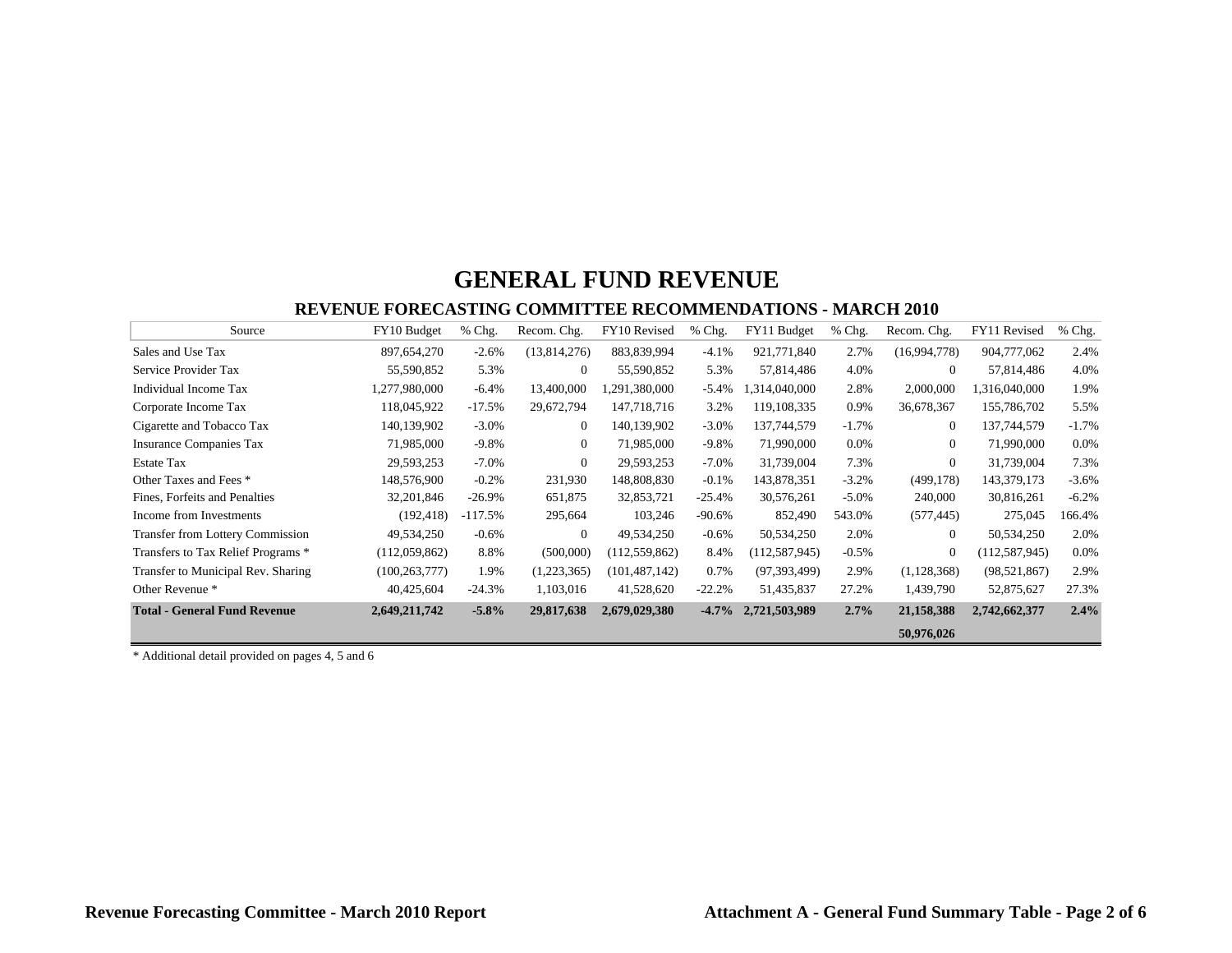#### **REVENUE FORECASTING COMMITTEE RECOMMENDATIONS - MARCH 2010**

| Source                                  | FY12 Budget     | % Chg.   | Recom. Chg.      | FY12 Revised    | % Chg.   | FY13 Budget     | % Chg.  | Recom. Chg.    | FY13 Revised    | Chg.<br>% |
|-----------------------------------------|-----------------|----------|------------------|-----------------|----------|-----------------|---------|----------------|-----------------|-----------|
| Sales and Use Tax                       | 964,514,427     | 4.6%     | (19, 111, 598)   | 945,402,829     | 4.5%     | 1,013,823,850   | 5.1%    | (20,938,394)   | 992,885,456     | 5.0%      |
| Service Provider Tax                    | 59,555,680      | 3.0%     | $\overline{0}$   | 59,555,680      | 3.0%     | 61,840,807      | 3.8%    | $\Omega$       | 61,840,807      | 3.8%      |
| Individual Income Tax                   | 1,362,800,000   | 3.7%     | (14,000,000)     | .348,800,000    | 2.5%     | 1,407,600,000   | 3.3%    | (3,500,000)    | 1,404,100,000   | 4.1%      |
| Corporate Income Tax                    | 132,091,144     | 10.9%    | 35,897,336       | 167,988,480     | 7.8%     | 149,262,992     | 13.0%   | 32,397,422     | 181,660,414     | 8.1%      |
| Cigarette and Tobacco Tax               | 134,901,044     | $-2.1%$  | $\overline{0}$   | 134,901,044     | $-2.1%$  | 132,580,387     | $-1.7%$ | $\overline{0}$ | 132,580,387     | $-1.7%$   |
| <b>Insurance Companies Tax</b>          | 71,990,000      | $0.0\%$  | $\overline{0}$   | 71,990,000      | $0.0\%$  | 71,990,000      | $0.0\%$ | $\overline{0}$ | 71,990,000      | $0.0\%$   |
| <b>Estate Tax</b>                       | 36,478,327      | 14.9%    | $\theta$         | 36,478,327      | 14.9%    | 41,232,832      | 13.0%   | $\Omega$       | 41,232,832      | 13.0%     |
| Other Taxes and Fees *                  | 143,044,267     | $-0.6%$  | (1,232,505)      | 141,811,762     | $-1.1%$  | 143,690,032     | 0.5%    | (1,511,772)    | 142,178,260     | 0.3%      |
| Fines, Forfeits and Penalties           | 30,591,649      | 0.1%     | 240,000          | 30,831,649      | $0.0\%$  | 30,610,149      | 0.1%    | 240,000        | 30,850,149      | 0.1%      |
| Income from Investments                 | 852,490         | 0.0%     | (577, 445)       | 275,045         | $0.0\%$  | 852,490         | 0.0%    | (577, 445)     | 275,045         | $0.0\%$   |
| <b>Transfer from Lottery Commission</b> | 50,534,250      | 0.0%     | $\overline{0}$   | 50,534,250      | $0.0\%$  | 50,534,250      | 0.0%    | $\overline{0}$ | 50,534,250      | $0.0\%$   |
| Transfers to Tax Relief Programs *      | (127, 484, 977) | $-13.2%$ | $\boldsymbol{0}$ | (127, 484, 977) | $-13.2%$ | (124, 682, 298) | 2.2%    | $\overline{0}$ | (124, 682, 298) | 2.2%      |
| Transfer to Municipal Rev. Sharing      | (128, 126, 240) | $-31.6%$ | (274, 489)       | (128, 400, 729) | $-30.3%$ | (134, 230, 534) | $-4.8%$ | (384, 027)     | (134, 614, 561) | $-4.8\%$  |
| Other Revenue *                         | 44,886,241      | $-12.7%$ | 1,395,119        | 46,281,360      | $-12.5%$ | 44,808,077      | $-0.2%$ | 1,385,619      | 46,193,696      | $-0.2\%$  |
| <b>Total - General Fund Revenue</b>     | 2,776,628,302   | 2.0%     | 2,336,418        | 2,778,964,720   | $1.3\%$  | 2,889,913,034   | 4.1%    | 7,111,403      | 2,897,024,437   | 4.2%      |
|                                         |                 |          |                  |                 |          |                 |         | 9,447,821      |                 |           |

\* Additional detail provided on pages 4, 5 and 6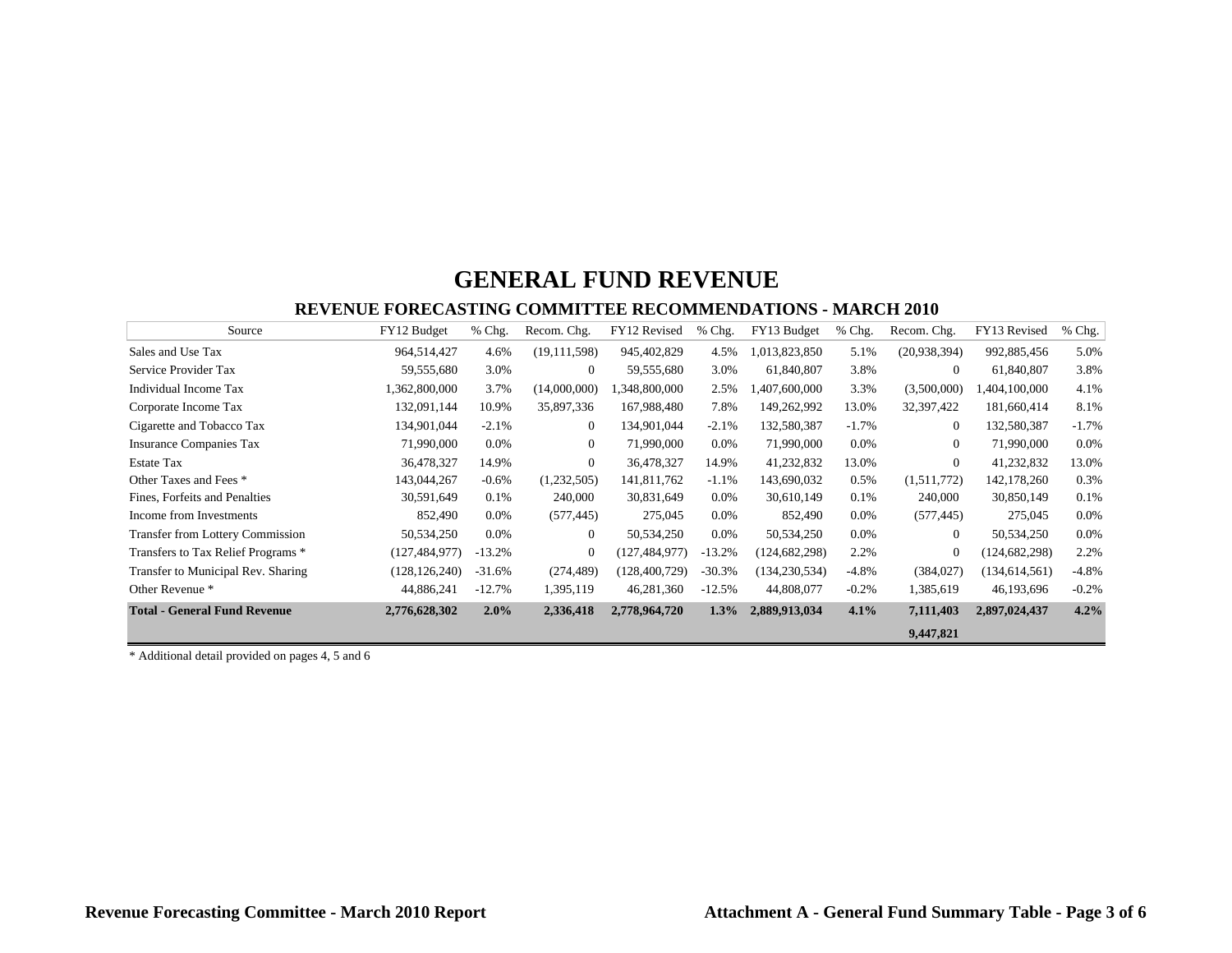#### **REVENUE FORECASTING COMMITTEE RECOMMENDATIONS - MARCH 2010**

| Source                                                                                                                                                           | FY05 Actual   | % Chg.   | FY06 Actual               | % Chg.   | FY07 Actual    | % Chg.    | FY08 Actual     | % Chg.   | FY09 Actual     | % Chg.   |                 | FY09 Budget FY09 Variance | % Var.    |
|------------------------------------------------------------------------------------------------------------------------------------------------------------------|---------------|----------|---------------------------|----------|----------------|-----------|-----------------|----------|-----------------|----------|-----------------|---------------------------|-----------|
| <b>Detail of Other Taxes and Fees:</b>                                                                                                                           |               |          |                           |          |                |           |                 |          |                 |          |                 |                           |           |
| - Prop. Tax - Unorganized Territory                                                                                                                              | 10,622,666    | $-0.8%$  | 11,559,305                | 8.8%     | 11,376,293     | $-1.6%$   | 12,217,081      | 7.4%     | 12,633,755      | 3.4%     | 12,969,540      | (335,785)                 | $-2.6%$   |
| - Real Estate Transfer Tax                                                                                                                                       | 24,113,439    | 8.6%     | 24,595,580                | 2.0%     | 22,206,638     | $-9.7%$   | 17,465,240      | $-21.4%$ | 17,184,746      | $-1.6%$  | 17.663.662      | (478, 916)                | $-2.7%$   |
| - Liquor Taxes and Fees                                                                                                                                          | 17,432,377    | $-0.3%$  | 18,814,733                | 7.9%     | 20,283,406     | 7.8%      | 20,673,308      | 1.9%     | 20,844,377      | 0.8%     | 20,268,674      | 575,703                   | 2.8%      |
| - Corporation Fees & Licenses                                                                                                                                    | 6,884,833     | 52.1%    | 7,710,325                 | 12.0%    | 7,935,294      | 2.9%      | 7,969,156       | 0.4%     | 7,931,072       | $-0.5%$  | 8,451,771       | (520, 699)                | $-6.2%$   |
| - Public Utilities Tax                                                                                                                                           | 25,403,214    | $-9.2%$  | 20,627,030                | $-18.8%$ | 16,317,029     | $-20.9%$  | 16,858,472      | 3.3%     | 19,536,483      | 15.9%    | 18,405,029      | 1,131,454                 | 6.1%      |
| - Finance Industry Fees                                                                                                                                          | 18,641,800    | 94.7%    | 20,471,110                | 9.8%     | 22,004,030     | 7.5%      | 23,638,820      | 7.4%     | 23,901,210      | 1.1%     | 22,983,550      | 917,660                   | 4.0%      |
| - Milk Handling Fee                                                                                                                                              | $\mathbf{0}$  | N/A      | 1,867,527                 | N/A      | 2,561,972      | 37.2%     | 631,997         | $-75.3%$ | 6,605,226       | 945.1%   | 6,610,817       | (5,591)                   | $-0.1%$   |
| - Parimutuel and Gaming Revenue                                                                                                                                  | 1,362,611     | 31.5%    | 5,262,230                 | 286.2%   | 8,607,317      | 63.6%     | 8,384,464       | $-2.6%$  | 8,730,346       | 4.1%     | 8,500,624       | 229,722                   | 2.7%      |
| - Boat, ATV and Snowmobile Fees                                                                                                                                  | 4,148,936     | 4.4%     | 3,477,043                 | $-16.2%$ | 4,162,079      | 19.7%     | 4,295,524       | 3.2%     | 4,262,523       | $-0.8%$  | 3,711,323       | 551,200                   | 14.9%     |
| - Hunting and Fishing License Fees                                                                                                                               | 16,691,165    | $-1.2%$  | 16,840,079                | 0.9%     | 16,401,841     | $-2.6%$   | 15,683,316      | $-4.4%$  | 15,378,849      | $-1.9%$  | 15,999,867      | (621, 018)                | $-3.9%$   |
| - Other Miscellaneous Taxes and Fees                                                                                                                             | 11,945,985    | 0.3%     | 11,314,268                | $-5.3%$  | 12.065.538     | 6.6%      | 12,398,134      | 2.8%     | 11,900,988      | $-4.0%$  | 11,141,596      | 759,392                   | 6.8%      |
| Subtotal - Other Taxes and Fees                                                                                                                                  | 137,247,024   | 8.7%     | 142,539,230               | 3.9%     | 143,921,436    | 1.0%      | 140,215,511     | $-2.6%$  | 148,909,575     | 6.2%     | 146,706,453     | 2,203,122                 | 1.5%      |
| <b>Detail of Other Revenue:</b>                                                                                                                                  |               |          |                           |          |                |           |                 |          |                 |          |                 |                           |           |
| - Liquor Sales and Operations                                                                                                                                    | 49,845,027    | $-51.2%$ | 2,560,044                 | $-94.9%$ | 4,440,935      | 73.5%     | 5,561,666       | 25.2%    | 6,220,864       | 11.9%    | 6,218,031       | 2,833                     | 0.0%      |
| - Targeted Case Management (HHS)                                                                                                                                 | 34,518,055    | $-0.7%$  | 25,687,188                | $-25.6%$ | 12,834,382     | $-50.0%$  | 12,157,093      | $-5.3%$  | 13,946,371      | 14.7%    | 14,491,922      | (545, 551)                | $-3.8%$   |
| - State Cost Allocation Program                                                                                                                                  | 12,891,574    | 23.5%    | 13,281,561                | 3.0%     | 15,428,622     | 16.2%     | 16,289,386      | 5.6%     | 16,104,670      | $-1.1%$  | 16,298,039      | (193, 369)                | $-1.2%$   |
| - Unclaimed Property Transfer                                                                                                                                    | 10,000,000    | $-40.3%$ | 14,880,517                | 48.8%    | 10,499,528     | $-29.4%$  | 11,114,735      | 5.9%     | 13,212,409      | 18.9%    | 11,683,420      | 1,528,989                 | 13.1%     |
| - Tourism Transfer                                                                                                                                               | (7, 554, 190) | $-4.7%$  | (7,762,689)               | $-2.8%$  | (8,221,338)    | $-5.9%$   | (8,708,437)     | $-5.9%$  | (9,068,407)     | $-4.1%$  | (9,068,407)     | $\overline{0}$            | 0.0%      |
| - Transfer to Maine Milk Pool                                                                                                                                    | $\Omega$      | N/A      | (2,616,160)               | N/A      | (10, 158, 802) | $-288.3%$ | (1,078,425)     | 89.4%    | (11,810,960)    | -995.2%  | (11,811,000)    | 40                        | 0.0%      |
| - Transfer to STAR Transportation Fund                                                                                                                           | $\Omega$      | N/A      | $\theta$                  | N/A      | $\theta$       | N/A       | $\overline{0}$  | N/A      | $\overline{0}$  | N/A      | $\Omega$        | $\Omega$                  | N/A       |
| - Other Miscellaneous Revenue                                                                                                                                    | 31,335,111    | $-28.0%$ | 26,472,928                | $-15.5%$ | 41,217,346     | 55.7%     | 27,233,620      | $-33.9%$ | 24,807,971      | $-8.9%$  | 25,245,308      | (437, 337)                | $-1.7%$   |
| Subtotal - Other Revenue                                                                                                                                         | 131,035,578   | $-34.6%$ | 72,503,389                | $-44.7%$ | 66,040,674     | $-8.9%$   | 62,569,638      | $-5.3%$  | 53,412,918      | $-14.6%$ | 53,057,313      | 355,605                   | 0.7%      |
| <b>Detail of Transfers to Tax Relief Programs:</b>                                                                                                               |               |          |                           |          |                |           |                 |          |                 |          |                 |                           |           |
| - Maine Resident Property Tax Program                                                                                                                            | (26,030,227)  | N/A      | (42,796,070)              | $-64.4%$ | (44, 440, 759) | $-3.8%$   | (46,689,380)    | $-5.1%$  | (48, 751, 672)  | $-4.4%$  | (48,202,400)    | (549, 272)                | 98.8%     |
| - BETR - Business Equipment Tax Reimb.                                                                                                                           | $\mathbf{0}$  | N/A      | (67,065,810)              | N/A      | (66, 553, 092) | 0.8%      | (67, 875, 376)  | $-2.0%$  | (66,009,487)    | 2.7%     | (68, 559, 334)  | 2,549,847                 | 103.8%    |
| - BETE - Municipal Bus. Equip. Tax Reimb.                                                                                                                        | $\mathbf{0}$  | N/A      | $\theta$                  | N/A      | $\theta$       | N/A       | $\mathbf{0}$    | N/A      | (8,170,661)     | N/A      | (8,270,661)     | 100,000                   | N/A       |
| Subtotal - Tax Relief Transfers                                                                                                                                  | (26,030,227)  | N/A      | $(109, 861, 880)$ -322.1% |          | (110,993,852)  | $-1.0%$   | (114, 564, 757) | $-3.2%$  | (122, 931, 820) | $-7.3%$  | (125, 032, 395) | 2,100,575                 | 101.8%    |
| IF&W Total Revenue ***                                                                                                                                           | 21,817,659    | $-0.4%$  | 21,530,955                | $-1.3%$  | 21,663,828     | 0.6%      | 20,965,692      | $-3.2%$  | 20,579,500      | $-1.8%$  | 21,015,834      | (436, 334)                | $-102.1%$ |
| *** IF&W Revenue is a component of the Other Revenue line but is not included in the Detail of Other Revenue because it includes Other Revenue classified above. |               |          |                           |          |                |           |                 |          |                 |          |                 |                           |           |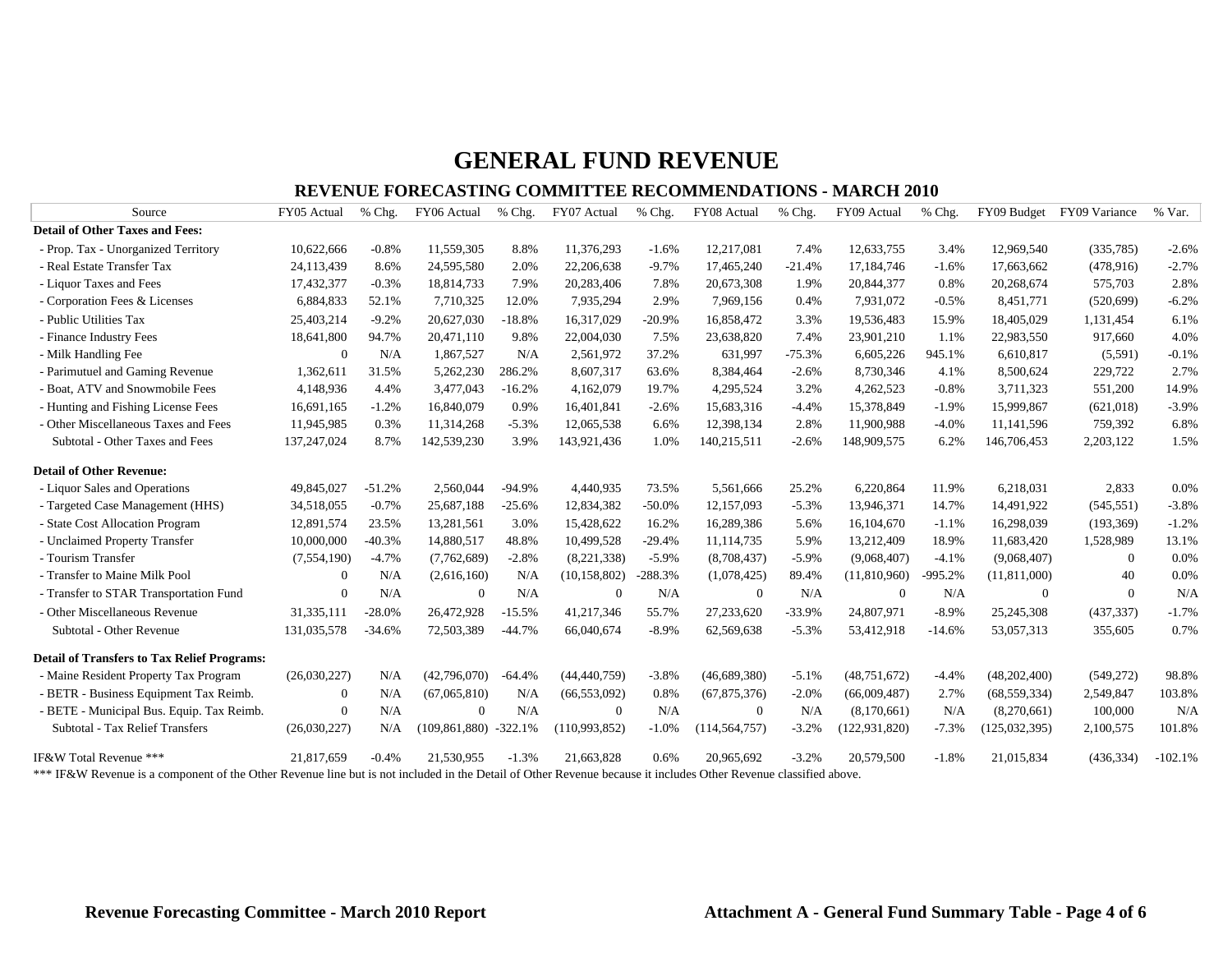#### **REVENUE FORECASTING COMMITTEE RECOMMENDATIONS - MARCH 2010**

| Source                                             | FY10 Budget    | $%$ Chg. | Recom. Chg.      | FY10 Revised    | % Chg.   | FY11 Budget     | % Chg.   | Recom. Chg.      | FY11 Revised    | % Chg.   |
|----------------------------------------------------|----------------|----------|------------------|-----------------|----------|-----------------|----------|------------------|-----------------|----------|
| * Detail of Other Taxes and Fees:                  |                |          |                  |                 |          |                 |          |                  |                 |          |
| - Prop. Tax - Unorganized Territory                | 14,758,721     | 16.8%    | (152,793)        | 14,605,928      | 15.6%    | 13,528,060      | $-8.3%$  | (282,779)        | 13,245,281      | $-9.3%$  |
| - Real Estate Transfer Tax                         | 13,148,078     | $-23.5%$ | $\overline{0}$   | 13,148,078      | $-23.5%$ | 14,922,365      | 13.5%    | $\overline{0}$   | 14,922,365      | 13.5%    |
| - Liquor Taxes and Fees                            | 21,161,411     | 1.5%     | (694, 500)       | 20,466,911      | $-1.8%$  | 21,253,693      | 0.4%     | (854, 500)       | 20,399,193      | $-0.3%$  |
| - Corporation Fees & Licenses                      | 7,505,099      | $-5.4%$  | $\mathbf{0}$     | 7,505,099       | $-5.4%$  | 7,505,099       | 0.0%     | $\overline{0}$   | 7,505,099       | 0.0%     |
| - Public Utilities Tax                             | 16,996,988     | $-13.0%$ | $\mathbf{0}$     | 16,996,988      | $-13.0%$ | 16,775,988      | $-1.3%$  | $\mathbf{0}$     | 16,775,988      | $-1.3%$  |
| - Finance Industry Fees                            | 22,365,980     | $-6.4%$  | 109,950          | 22,475,930      | $-6.0%$  | 22,365,980      | 0.0%     | $\mathbf{0}$     | 22,365,980      | $-0.5%$  |
| - Milk Handling Fee                                | 9,748,632      | 47.6%    | 595,773          | 10,344,405      | 56.6%    | 3,473,499       | $-64.4%$ | 375,476          | 3,848,975       | $-62.8%$ |
| - Parimutuel and Gaming Revenue                    | 10,076,879     | 15.4%    | 342,500          | 10,419,379      | 19.3%    | 10,592,965      | 5.1%     | 262,625          | 10,855,590      | 4.2%     |
| - Boat, ATV and Snowmobile Fees                    | 4,098,040      | $-3.9%$  | $\theta$         | 4,098,040       | $-3.9%$  | 4,500,295       | 9.8%     | $\overline{0}$   | 4,500,295       | 9.8%     |
| - Hunting and Fishing License Fees                 | 17,042,965     | 10.8%    | $\mathbf{0}$     | 17,042,965      | 10.8%    | 17,420,998      | 2.2%     | $\mathbf{0}$     | 17,420,998      | 2.2%     |
| - Other Miscellaneous Taxes and Fees               | 11,674,107     | $-1.9%$  | 31,000           | 11,705,107      | $-1.6%$  | 11,539,409      | $-1.2%$  | $\overline{0}$   | 11,539,409      | $-1.4%$  |
| Subtotal - Other Taxes and Fees                    | 148,576,900    | $-0.2%$  | 231,930          | 148,808,830     | $-0.1%$  | 143,878,351     | $-3.2%$  | (499, 178)       | 143,379,173     | $-3.6%$  |
| ** Detail of Other Revenue:                        |                |          |                  |                 |          |                 |          |                  |                 |          |
| - Liquor Sales and Operations                      | 7,364,611      | 18.4%    | (580, 511)       | 6,784,100       | 9.1%     | 7,391,759       | 0.4%     | $\boldsymbol{0}$ | 7,391,759       | 9.0%     |
| - Targeted Case Management (HHS)                   | 20,030,976     | 43.6%    | 464,371          | 20,495,347      | 47.0%    | 18,097,695      | $-9.7%$  | $\mathbf{0}$     | 18,097,695      | $-11.7%$ |
| - State Cost Allocation Program                    | 15,599,389     | $-3.1%$  | 27,625           | 15,627,014      | $-3.0%$  | 16,533,703      | 6.0%     | 47,521           | 16,581,224      | 6.1%     |
| - Unclaimed Property Transfer                      | 2,333,420      | $-82.3%$ | $\mathbf{0}$     | 2,333,420       | $-82.3%$ | 2,333,420       | 0.0%     | $\boldsymbol{0}$ | 2,333,420       | 0.0%     |
| - Tourism Transfer                                 | (9,022,023)    | 0.5%     | 14,725           | (9,007,298)     | 0.7%     | (8,979,400)     | 0.5%     | 6,650            | (8,972,750)     | 0.4%     |
| - Transfer to Maine Milk Pool                      | (13,349,600)   | $-13.0%$ | $\boldsymbol{0}$ | (13,349,600)    | $-13.0%$ | (4,011,691)     | 69.9%    | $\boldsymbol{0}$ | (4,011,691)     | 69.9%    |
| - Transfer to STAR Transportation Fund             | (3,134,861)    | N/A      | $\mathbf{0}$     | (3,134,861)     | N/A      | (2,946,769)     | 6.0%     | $\mathbf{0}$     | (2,946,769)     | 6.0%     |
| - Other Miscellaneous Revenue                      | 20,603,692     | $-16.9%$ | 1,176,806        | 21,780,498      | $-12.2%$ | 23,017,120      | 11.7%    | 1,385,619        | 24,402,739      | 12.0%    |
| Subtotal - Other Revenue                           | 40,425,604     | $-24.3%$ | 1,103,016        | 41,528,620      | $-22.2%$ | 51,435,837      | 27.2%    | 1,439,790        | 52,875,627      | 27.3%    |
| <b>Detail of Transfers to Tax Relief Programs:</b> |                |          |                  |                 |          |                 |          |                  |                 |          |
| - Maine Resident Property Tax Program              | (40,500,000)   | 16.9%    | $\boldsymbol{0}$ | (40,500,000)    | 16.9%    | (43,500,000)    | $-7.4%$  | $\boldsymbol{0}$ | (43,500,000)    | $-7.4%$  |
| - BETR - Business Equipment Tax Reimb.             | (56, 588, 138) | 14.3%    | (1,000,000)      | (57, 588, 138)  | 12.8%    | (51, 543, 140)  | 8.9%     | $\mathbf{0}$     | (51, 543, 140)  | 10.5%    |
| - BETE - Municipal Bus. Equip. Tax Reimb.          | (14, 971, 724) | $-83.2%$ | 500,000          | (14, 471, 724)  | $-77.1%$ | (17,544,805)    | $-17.2%$ | $\mathbf{0}$     | (17,544,805)    | $-21.2%$ |
| Subtotal - Tax Relief Transfers                    |                | 8.8%     | (500,000)        | (112, 559, 862) | 8.4%     | (112, 587, 945) | $-0.5%$  | 0                | (112, 587, 945) | 0.0%     |
|                                                    | (112,059,862)  |          |                  |                 |          |                 |          |                  |                 |          |

\*\*\* IF&W Revenue is a component of the Other Revenue line but is not included in the Detail of Other Revenue because it includes Other Revenue classified above.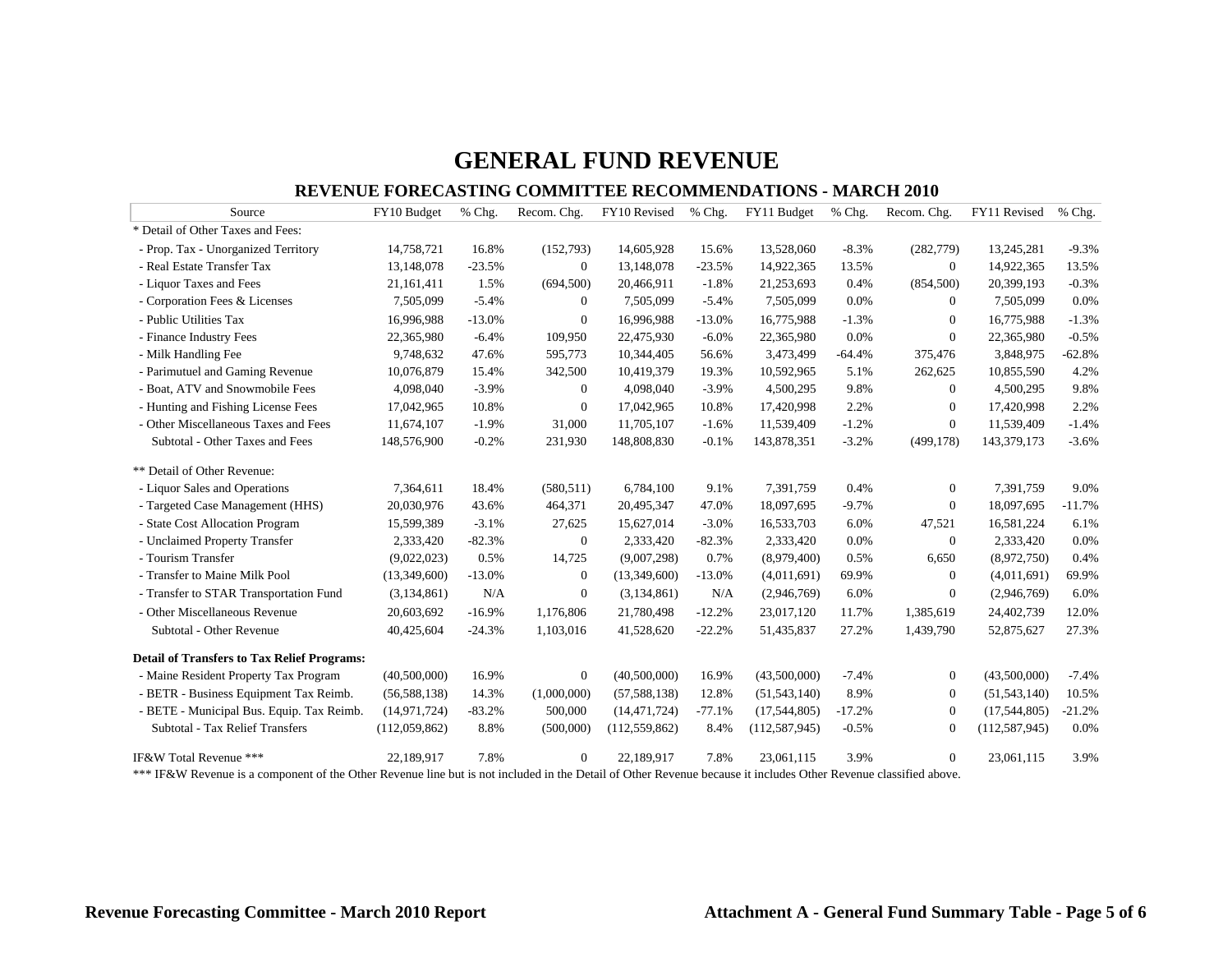#### **REVENUE FORECASTING COMMITTEE RECOMMENDATIONS - MARCH 2010**

| Source                                                                                      | FY12 Budget           | % Chg.   | Recom. Chg.                                | FY12 Revised          | % Chg.   | FY13 Budget                                 | % Chg.  | Recom. Chg.       | FY13 Revised    | % Chg.  |
|---------------------------------------------------------------------------------------------|-----------------------|----------|--------------------------------------------|-----------------------|----------|---------------------------------------------|---------|-------------------|-----------------|---------|
| * Detail of Other Taxes and Fees:                                                           |                       |          |                                            |                       |          |                                             |         |                   |                 |         |
| - Prop. Tax - Unorganized Territory                                                         | 13,992,181            | 3.4%     | (291, 824)                                 | 13,700,357            | 3.4%     | 14,473,531                                  | 3.4%    | (359, 424)        | 14,114,107      | 3.0%    |
| - Real Estate Transfer Tax                                                                  | 13,723,377            | $-8.0%$  | $\mathbf{0}$                               | 13,723,377            | $-8.0%$  | 15,245,148                                  | 11.1%   | $\mathbf{0}$      | 15,245,148      | 11.1%   |
| - Liquor Taxes and Fees                                                                     | 21,218,857            | $-0.2%$  | (854, 500)                                 | 20,364,357            | $-0.2%$  | 21,252,566                                  | 0.2%    | (854, 500)        | 20,398,066      | 0.2%    |
| - Corporation Fees & Licenses                                                               | 7,505,099             | 0.0%     | $\Omega$                                   | 7,505,099             | 0.0%     | 7,505,099                                   | 0.0%    | $\overline{0}$    | 7,505,099       | 0.0%    |
| - Public Utilities Tax                                                                      | 16,014,397            | $-4.5%$  | $\mathbf{0}$                               | 16,014,397            | $-4.5%$  | 15,251,807                                  | $-4.8%$ | $\theta$          | 15,251,807      | $-4.8%$ |
| - Finance Industry Fees                                                                     | 22,365,980            | 0.0%     | $\boldsymbol{0}$                           | 22,365,980            | 0.0%     | 22,365,980                                  | 0.0%    | $\boldsymbol{0}$  | 22,365,980      | 0.0%    |
| - Milk Handling Fee                                                                         | 3,519,203             | 1.3%     | (139, 615)                                 | 3,379,588             | $-12.2%$ | 3,519,203                                   | 0.0%    | (139, 615)        | 3,379,588       | 0.0%    |
| - Parimutuel and Gaming Revenue                                                             | 11,248,605            | 6.2%     | 53,434                                     | 11,302,039            | 4.1%     | 10,606,730                                  | $-5.7%$ | (158, 233)        | 10,448,497      | $-7.6%$ |
| - Boat, ATV and Snowmobile Fees                                                             | 4,500,295             | 0.0%     | $\theta$                                   | 4,500,295             | 0.0%     | 4,500,295                                   | 0.0%    | $\overline{0}$    | 4,500,295       | 0.0%    |
| - Hunting and Fishing License Fees                                                          | 17,420,998            | 0.0%     | $\overline{0}$                             | 17,420,998            | 0.0%     | 17,420,998                                  | 0.0%    | $\theta$          | 17,420,998      | 0.0%    |
| - Other Miscellaneous Taxes and Fees                                                        | 11,535,275            | 0.0%     | $\mathbf{0}$                               | 11,535,275            | 0.0%     | 11,548,675                                  | 0.1%    | $\mathbf{0}$      | 11,548,675      | 0.1%    |
| Subtotal - Other Taxes and Fees                                                             | 143,044,267           |          | (1,232,505)                                | 141,811,762           | $-1.1%$  | 143,690,032                                 | 0.5%    | (1,511,772)       | 142,178,260     | 0.3%    |
| ** Detail of Other Revenue:                                                                 |                       |          |                                            |                       |          |                                             |         |                   |                 |         |
| - Liquor Sales and Operations                                                               | 7,691,759             | 4.1%     | $\theta$                                   | 7,691,759             | 4.1%     | 7,891,759                                   | 2.6%    | $\theta$          | 7,891,759       | 2.6%    |
| - Targeted Case Management (HHS)                                                            | 16,851,418            | $-6.9\%$ | $\boldsymbol{0}$                           | 16,851,418            | $-6.9%$  | 16,851,418                                  | 0.0%    | $\boldsymbol{0}$  | 16,851,418      | 0.0%    |
| - State Cost Allocation Program                                                             | 16,533,703            | 0.0%     | $\Omega$                                   | 16,533,703            | $-0.3%$  | 16,533,703                                  | 0.0%    | $\theta$          | 16,533,703      | 0.0%    |
| - Unclaimed Property Transfer                                                               | 2,333,420             | 0.0%     | $\mathbf{0}$                               | 2,333,420             | 0.0%     | 2,333,420                                   | 0.0%    | $\mathbf{0}$      | 2,333,420       | 0.0%    |
| - Tourism Transfer                                                                          | (9,099,575)           | $-1.3%$  | 9,500                                      | (9,090,075)           | $-1.3%$  | (9,392,175)                                 | $-3.2%$ | $\theta$          | (9,392,175)     | $-3.3%$ |
| - Transfer to Maine Milk Pool                                                               | $(9,422,556) -134.9%$ |          | $\boldsymbol{0}$                           | $(9,422,556) -134.9%$ |          | (9,422,556)                                 | 0.0%    | $\mathbf{0}$      | (9,422,556)     | 0.0%    |
| - Transfer to STAR Transportation Fund                                                      | (2,970,343)           | $-0.8%$  | $\boldsymbol{0}$                           | (2,970,343)           | $-0.8%$  | (3,000,047)                                 | $-1.0%$ | $\boldsymbol{0}$  | (3,000,047)     | $-1.0%$ |
| - Other Miscellaneous Revenue                                                               | 22,968,415            | $-0.2%$  | 1,385,619                                  | 24,354,034            | $-0.2%$  | 23,012,555                                  | 0.2%    | 1,385,619         | 24,398,174      | 0.2%    |
| Subtotal - Other Revenue                                                                    | 44,886,241            | $-12.7%$ | 1,395,119                                  | 46,281,360            | $-12.5%$ | 44,808,077                                  | $-0.2%$ | 1,385,619         | 46,193,696      | $-0.2%$ |
| <b>Detail of Transfers to Tax Relief Programs:</b>                                          |                       |          |                                            |                       |          |                                             |         |                   |                 |         |
| - Maine Resident Property Tax Program                                                       | (56,000,000)          | $-28.7%$ | $\mathbf{0}$                               | (56,000,000)          | $-28.7%$ | (57,700,000)                                | $-3.0%$ | $\theta$          | (57,700,000)    | $-3.0%$ |
| - BETR - Business Equipment Tax Reimb.                                                      | (52,052,995)          | $-1.0%$  | $\mathbf{0}$                               | (52,052,995)          | $-1.0%$  | (46, 782, 583)                              | 10.1%   | $\overline{0}$    | (46, 782, 583)  | 10.1%   |
| - BETE - Municipal Bus. Equip. Tax Reimb.                                                   | (19, 431, 982)        | $-10.8%$ | $\mathbf{0}$                               | (19, 431, 982)        | $-10.8%$ | (20, 199, 715)                              | $-4.0%$ | $\theta$          | (20, 199, 715)  | $-4.0%$ |
| Subtotal - Tax Relief Transfers                                                             | (127, 484, 977)       | $-13.2%$ | $\overline{0}$                             | (127, 484, 977)       | $-13.2%$ | (124, 682, 298)                             | 2.2%    | $\overline{0}$    | (124, 682, 298) | 2.2%    |
| IF&W Total Revenue ***<br>$+ + +$ IP $0$ III D<br>$\sim$ $\sim$ $\sim$ $\sim$ $\sim$ $\sim$ | 23,063,573            | 0.0%     | $\mathbf{0}$<br>$1.1.11.4.5 \times 1.04.5$ | 23,063,573            | 0.0%     | 23,070,446<br>$1 \quad 1$<br>$\Omega_{1}$ n | 0.0%    | $\theta$<br>1.771 | 23,070,446      | 0.0%    |

\*\*\* IF&W Revenue is a component of the Other Revenue line but is not included in the Detail of Other Revenue because it includes Other Revenue classified above.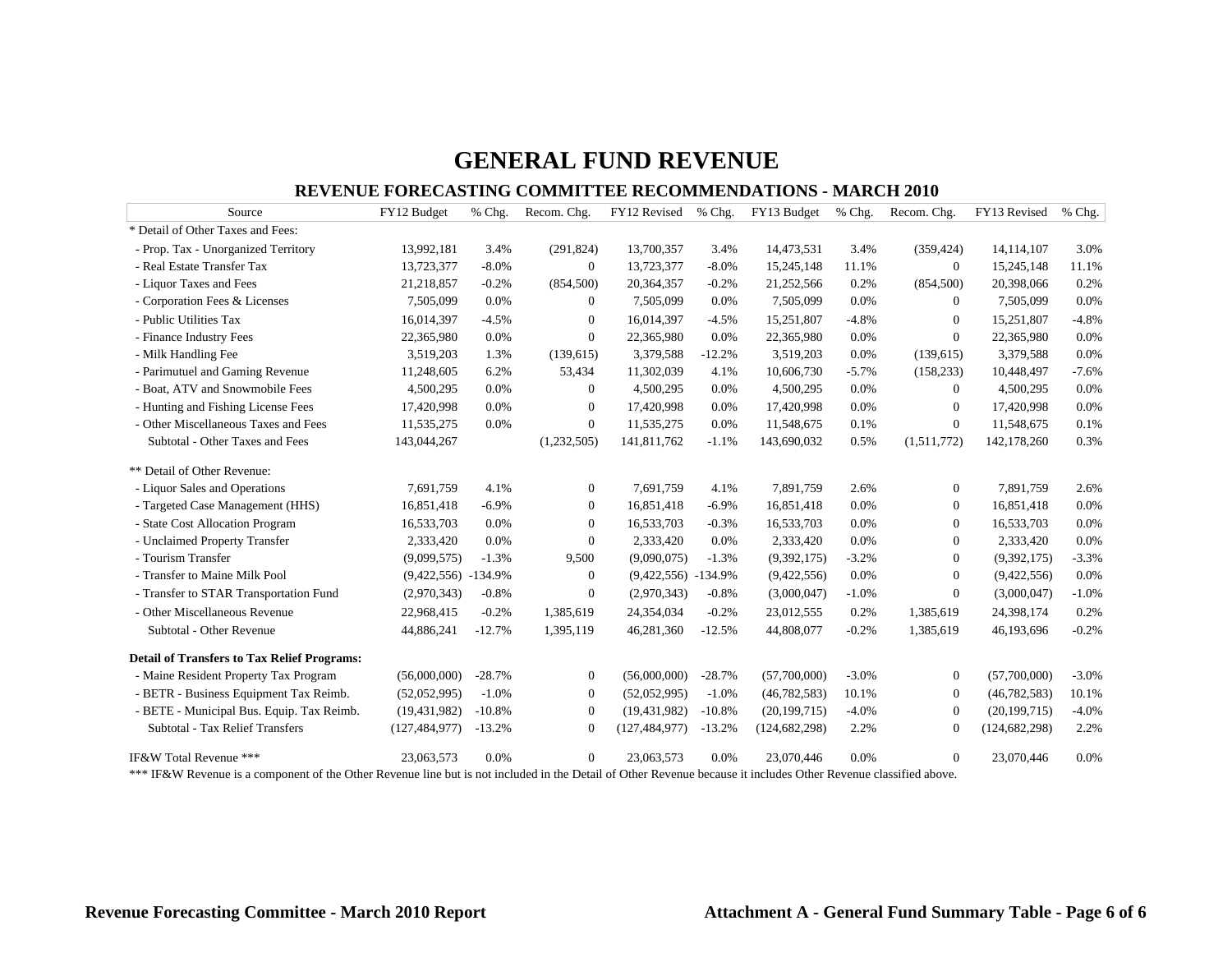## **HIGHWAY FUND REVENUE REVENUE FORECASTING COMMITTEE RECOMMENDATIONS - MARCH 2010**

|                                     |                    |           |                    |          |                    |          |                    |          |                    |          |               | FY 09           |         |
|-------------------------------------|--------------------|-----------|--------------------|----------|--------------------|----------|--------------------|----------|--------------------|----------|---------------|-----------------|---------|
| <b>Source</b>                       | <b>FY05 Actual</b> | $%$ Chg.  | <b>FY06 Actual</b> | $%$ Chg. | <b>FY07 Actual</b> | $%$ Chg. | <b>FY08 Actual</b> | $%$ Chg. | <b>FY09 Actual</b> | $%$ Chg. | FY 09 Budget  | <b>Variance</b> | % Var.  |
|                                     |                    |           |                    |          |                    |          |                    |          |                    |          |               |                 |         |
| <b>Fuel Taxes</b>                   | 220,484,728        | 3.7%      | 221,575,309        | 0.5%     | 226,824,018        | 2.4%     | 225, 235, 339      | $-0.7%$  | 216, 215, 544      | $-4.0\%$ | 217, 243, 255 | (1,027,711)     | $-0.5%$ |
| Motor Vehicle Registration & Fees   | 84,645,422         | 2.5%      | 87,658,962         | 3.6%     | 87,291,874         | $-0.4%$  | 86,094,837         | $-1.4%$  | 91,886,824         | 6.7%     | 92,254,651    | (367, 827)      | $-0.4%$ |
|                                     |                    |           |                    |          |                    |          |                    |          |                    |          |               |                 |         |
| <b>Inspection Fees</b>              | 4,260,059          | $-9.5%$   | 4,373,692          | 2.7%     | 4,342,519          | $-0.7\%$ | 4,193,874          | $-3.4%$  | 4,057,978          | $-3.2%$  | 3,996,421     | 61,557          | 1.5%    |
| Fines, Forfeits and Penalties       | 1,518,580          | $-20.9\%$ | 1,809,813          | 19.2%    | 1,668,000          | $-7.8\%$ | 1,747,986          | 4.8%     | 1,785,197          | 2.1%     | 1,795,049     | (9, 852)        | $-0.5%$ |
| Income from Investments             | 1,440,739          | 100.1%    | 1,833,806          | 27.3%    | 1,105,987          | $-39.7%$ | 1,152,491          | 4.2%     | 480,419            | $-58.3%$ | 458,392       | 22,027          | 4.8%    |
| <b>Other Revenues</b>               | 13,728,627         | 44.5%     | 9,294,574          | $-32.3%$ | 9,588,686          | 3.2%     | 9,712,051          | 1.3%     | 9,816,188          | 1.1%     | 9,401,872     | 414,316         | 4.4%    |
| <b>Total - Highway Fund Revenue</b> | 326,078,155        | 4.5%      | 326,546,157        | 0.1%     | 330,821,083        | 1.3%     | 328, 136, 579      | $-0.8\%$ | 324, 242, 149      | $-1.2\%$ | 325,149,640   | (907, 491)      | $-0.3%$ |
|                                     |                    |           |                    |          |                    |          |                    |          |                    |          |               |                 |         |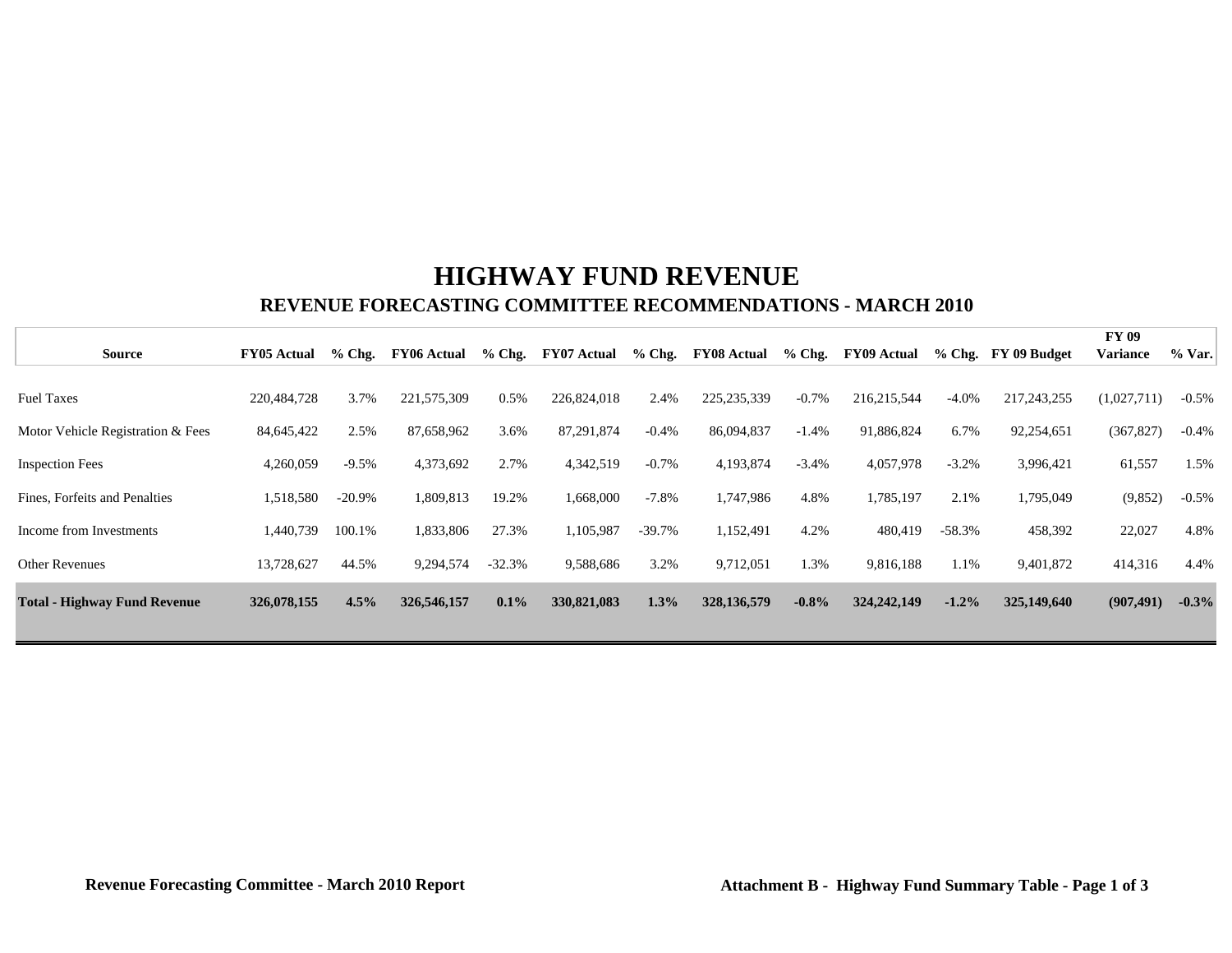## **HIGHWAY FUND REVENUE REVENUE FORECASTING COMMITTEE RECOMMENDATIONS - MARCH 2010**

| <b>Source</b>                       | <b>FY10 Budget</b> | $%$ Chg. | Recom. Chg.  | <b>FY10 Revised</b> | $%$ Chg. | <b>FY11 Budget</b> | $%$ Chg. | Recom. Chg.  | <b>FY11 Revised</b> | $%$ Chg. |
|-------------------------------------|--------------------|----------|--------------|---------------------|----------|--------------------|----------|--------------|---------------------|----------|
| <b>Fuel Taxes</b>                   | 215,292,026        | $-0.4%$  | 5,013,500    | 220, 305, 526       | 1.9%     | 209,706,216        | $-2.6%$  | 4,819,250    | 214,525,466         | $-2.6%$  |
| Motor Vehicle Registration & Fees   | 76,043,693         | $-17.2%$ | (1,000,000)  | 75,043,693          | $-18.3%$ | 77,719,414         | 2.2%     | 1,000,000    | 78,719,414          | 4.9%     |
| <b>Inspection Fees</b>              | 4,046,915          | $-0.3%$  | (150,000)    | 3,896,915           | $-4.0\%$ | 4,047,299          | $0.0\%$  | (150,000)    | 3,897,299           | 0.0%     |
| Fines, Forfeits and Penalties       | 1,745,049          | $-2.2%$  | $\mathbf{0}$ | 1,745,049           | $-2.2%$  | 1,745,049          | $0.0\%$  | $\mathbf{0}$ | 1,745,049           | 0.0%     |
| Income from Investments             | 144,622            | $-69.9%$ | (31,292)     | 113,330             | $-76.4%$ | 79,137             | $-45.3%$ | (46, 691)    | 32,446              | $-71.4%$ |
| <b>Other Revenues</b>               | 8,215,870          | $-16.3%$ | 171,383      | 8,387,253           | $-14.6%$ | 8,329,216          | 1.4%     | (182, 521)   | 8,146,695           | $-2.9%$  |
| <b>Total - Highway Fund Revenue</b> | 305,488,175        | $-5.8\%$ | 4,003,591    | 309,491,766         | $-4.5%$  | 301,626,331        | $-1.3%$  | 5,440,038    | 307,066,369         | $-0.8%$  |
| <b>Change in Biennial Totals</b>    |                    |          |              |                     |          |                    |          | 9,443,629    |                     |          |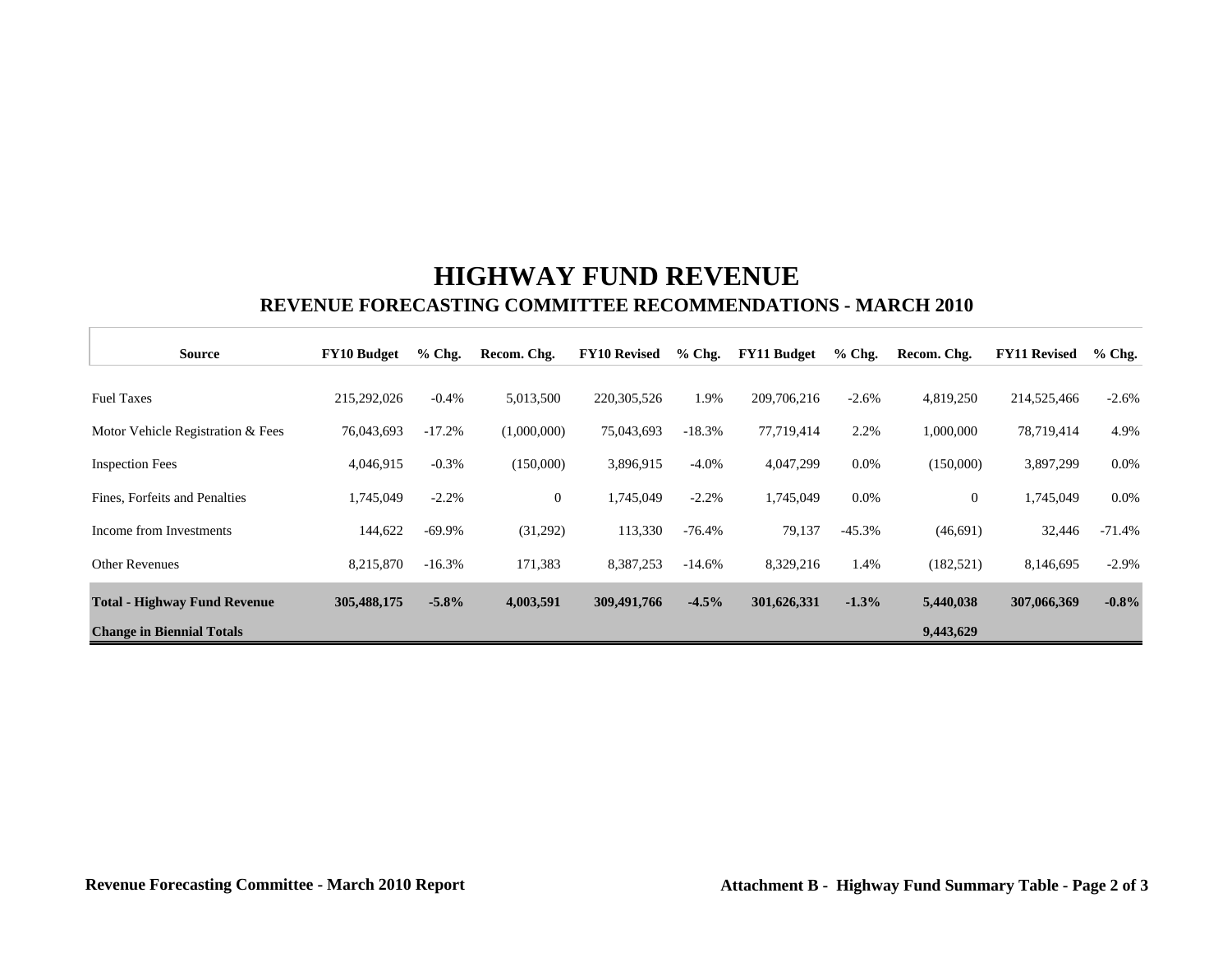# **HIGHWAY FUND REVENUE REVENUE FORECASTING COMMITTEE RECOMMENDATIONS - MARCH 2010**

| Source                              | <b>FY12 Budget</b> | $%$ Chg. | Recom. Chg.    | <b>FY12 Revised</b> | $%$ Chg. | <b>FY13 Budget</b> | $%$ Chg. | Recom. Chg.      | <b>FY13 Revised</b> | $%$ Chg. |
|-------------------------------------|--------------------|----------|----------------|---------------------|----------|--------------------|----------|------------------|---------------------|----------|
|                                     |                    |          |                |                     |          |                    |          |                  |                     |          |
| <b>Fuel Taxes</b>                   | 211,070,117        | 0.7%     | 5,540,750      | 216,610,867         | 1.0%     | 215,318,378        | 2.0%     | 6,761,750        | 222,080,128         | 2.5%     |
| Motor Vehicle Registration & Fees   | 81,570,726         | 5.0%     | $\mathbf{0}$   | 81,570,726          | 3.6%     | 81,916,071         | 0.4%     | $\boldsymbol{0}$ | 81,916,071          | 0.4%     |
| <b>Inspection Fees</b>              | 4,040,571          | $-0.2%$  | (150,000)      | 3,890,571           | $-0.2%$  | 4,040,571          | $0.0\%$  | (150,000)        | 3,890,571           | $0.0\%$  |
| Fines, Forfeits and Penalties       | 1,745,049          | 0.0%     | $\overline{0}$ | 1,745,049           | 0.0%     | 1,745,049          | $0.0\%$  | $\overline{0}$   | 1,745,049           | $0.0\%$  |
| Income from Investments             | 79,137             | 0.0%     | (46,691)       | 32,446              | 0.0%     | 79,137             | $0.0\%$  | (46,691)         | 32,446              | $0.0\%$  |
| <b>Other Revenues</b>               | 8,350,835          | 0.3%     | (135,000)      | 8,215,835           | 0.8%     | 8,355,835          | 0.1%     | (135,000)        | 8,220,835           | 0.1%     |
| <b>Total - Highway Fund Revenue</b> | 306,856,435        | $1.7\%$  | 5,209,059      | 312,065,494         | $1.6\%$  | 311,455,041        | $1.5\%$  | 6,430,059        | 317,885,100         | $1.9\%$  |
| <b>Change in Biennial Totals</b>    |                    |          |                |                     |          |                    |          | 11,639,118       |                     |          |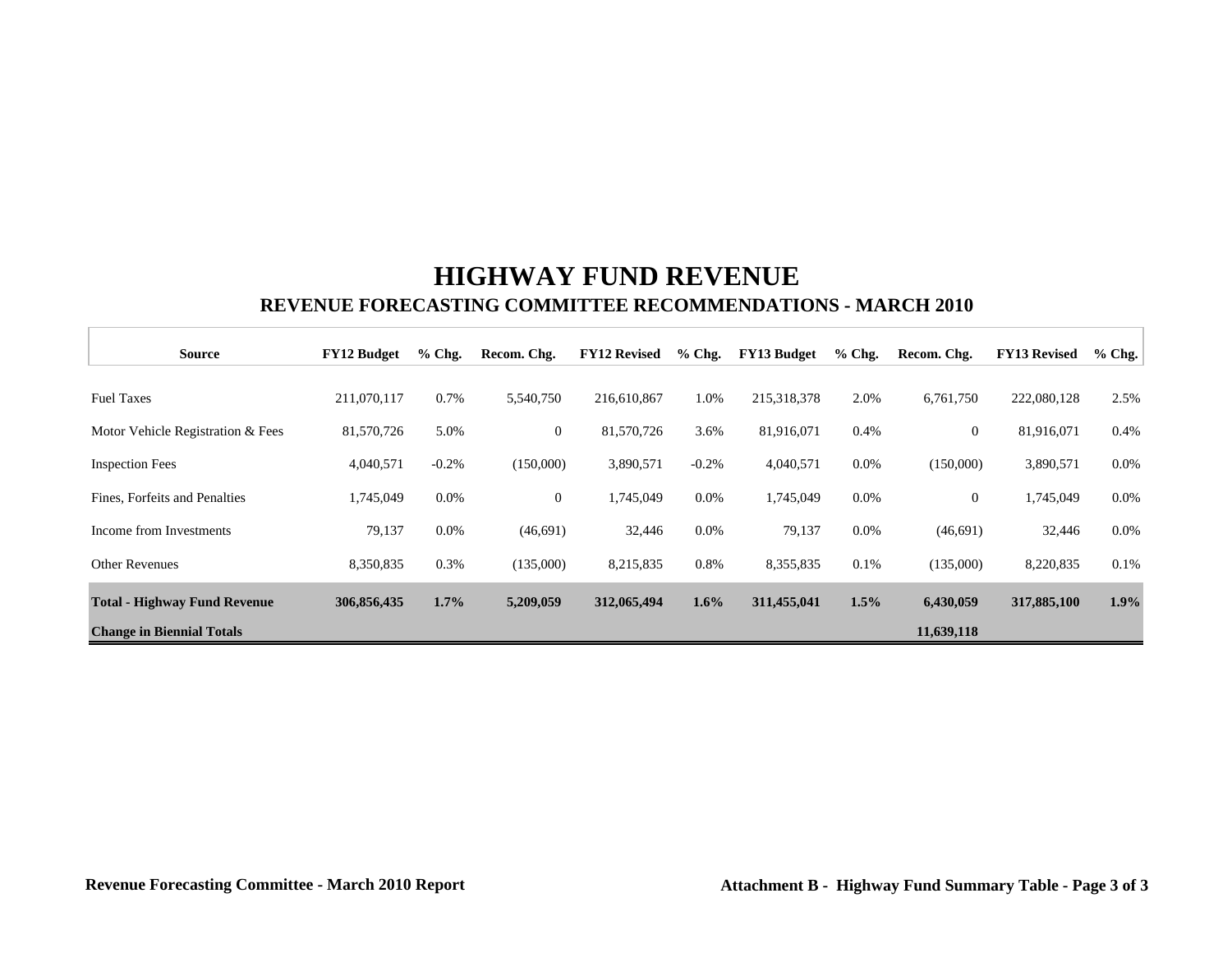# **FUND FOR A HEALTHY MAINE REVENUE(TOBACCO SETTLEMENT REVENUE) REVENUE FORECASTING COMMITTEE RECOMMENDATIONS - MARCH 2010**

|                                                               |                |         |            |           |            |         |                                                                                                            |          |            |          |                | <b>FY 09</b>    |         |
|---------------------------------------------------------------|----------------|---------|------------|-----------|------------|---------|------------------------------------------------------------------------------------------------------------|----------|------------|----------|----------------|-----------------|---------|
| <b>Source</b>                                                 |                |         |            |           |            |         | FY05 Actual % Chg. FY06 Actual % Chg. FY07 Actual % Chg. FY08 Actual % Chg. FY09 Actual % Chg. FY09 Budget |          |            |          |                | <b>Variance</b> | % Var.  |
| <b>Tobacco Settlement Payments:</b>                           |                |         |            |           |            |         |                                                                                                            |          |            |          |                |                 |         |
| - Base Payments                                               | 49,033,129     | 0.2%    | 45,011,759 | $-8.2\%$  | 47,113,687 | 4.7%    | 47,679,747                                                                                                 | 1.2%     | 52,579,385 | 10.3%    | 52,579,383     | 2               | $0.0\%$ |
| - Strategic Contribution Payments                             |                |         |            |           |            |         | 10,539,443                                                                                                 | N/A      | 10,799,369 | 2.5%     | 10,799,369     | (0)             | $0.0\%$ |
| Racino Revenue *                                              | $\overline{0}$ | N/A     | 1,771,173  | N/A       | 3,538,805  | 99.8%   | 3,735,774                                                                                                  | 5.6%     | 4,981,163  | 33.3%    | 4,861,020      | 120,143         | 2.5%    |
| Income from Investments                                       | 91,444         | 66.8%   | 124,780    | 36.5%     | 297,803    | 138.7%  | 64,695                                                                                                     | $-78.3%$ | 49,819     | $-23.0%$ | 33,982         | 15,837          | 46.6%   |
| <b>Attorney General Reimbursements</b><br>and Other Income ** | 220            | N/A     | 39         | $-82.2\%$ | 217        | 453.5%  | 25,080                                                                                                     | N/A      | $\Omega$   | N/A      | $\overline{0}$ | $\overline{0}$  | N/A     |
| <b>Total - Tobacco Settlement Revenue</b>                     | 49,124,793     | $0.2\%$ | 46,907,751 | $-4.5%$   | 50,950,512 | $8.6\%$ | 62,044,739                                                                                                 | 21.8%    | 68,409,736 | 10.3%    | 68,273,754     | 135,982         | $0.2\%$ |

\* Racino Revenue reflects that portion of the State's share of proceeds from slot machines at commercial race tracks designated for the Fund for a Healthy Maine. For fiscal years 2009-10, 2010-11, and 2011-12, PL 2009, c. 462, Pt. H. caps the proceeds transferred to the Fund for a Healthy Maine at \$4.5 million per year, with the balance transferred to the General Fund.

\*\* Beginning in FY10, this category reflects revenue transfers from the Fund for a Healthy Maine to General Fund undedicated revenue to offset revenue reductions from the implementation of PL 2007, c. 467, which limited the sale of certain flavored cigars and cigarettes beginning July 1, 2009.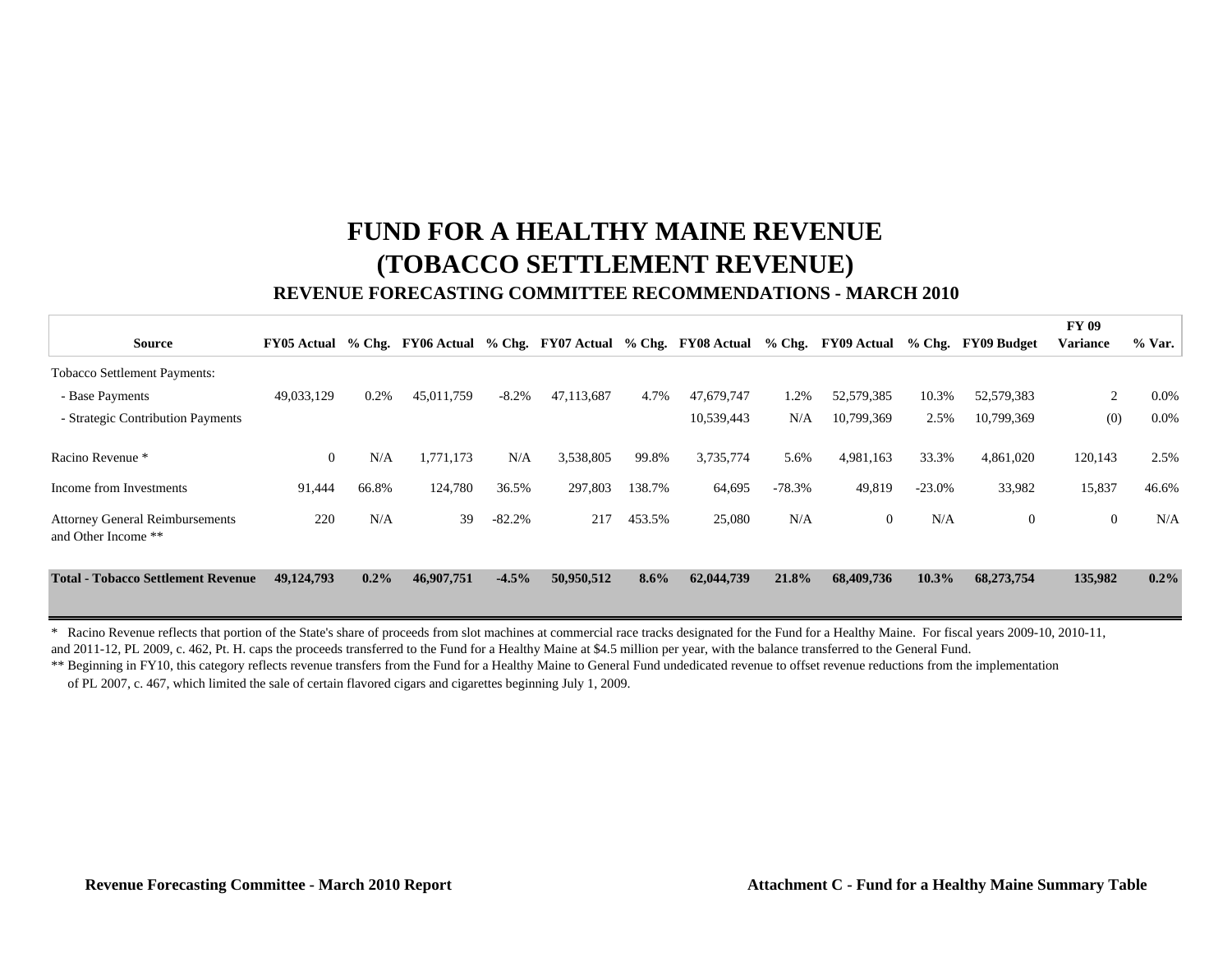# **FUND FOR A HEALTHY MAINE REVENUE(TOBACCO SETTLEMENT REVENUE) REVENUE FORECASTING COMMITTEE RECOMMENDATIONS - MARCH 2010**

| <b>Source</b>                                          | <b>FY10 Budget</b> | $%$ Chg.  | Recom. Chg.    | <b>FY10 Revised</b> | $%$ Chg.  | <b>FY11 Budget</b> | $%$ Chg. | Recom. Chg.    | <b>FY11 Revised</b> | $%$ Chg. |
|--------------------------------------------------------|--------------------|-----------|----------------|---------------------|-----------|--------------------|----------|----------------|---------------------|----------|
| <b>Tobacco Settlement Payments:</b>                    |                    |           |                |                     |           |                    |          |                |                     |          |
| - Base Payments                                        | 45,253,322         | $-13.9%$  | $\overline{0}$ | 45,253,322          | $-13.9%$  | 42,839,213         | $-5.3%$  | $\overline{0}$ | 42,839,213          | $-5.3%$  |
| - Strategic Contribution Payments                      | 9,716,966          | $-10.0\%$ | $\overline{0}$ | 9,716,966           | $-10.0\%$ | 9,227,296          | $-5.0%$  | $\mathbf{0}$   | 9,227,296           | $-5.0\%$ |
| Racino Revenue *                                       | 4,500,000          | $-9.7%$   | $\overline{0}$ | 4,500,000           | $-9.7%$   | 4,500,000          | 0.0%     | $\theta$       | 4,500,000           | $0.0\%$  |
| Income from Investments                                | 21,142             | $-57.6%$  | (6,807)        | 14,335              | $-71.2%$  | 11,953             | $-43.5%$ | (9,779)        | 2,174               | $-84.8%$ |
| Attorney General Reimbursements and<br>Other Income ** | (92,660)           | N/A       | $\overline{0}$ | (92,660)            | N/A       | (145, 147)         | 56.6%    | $\theta$       | (145, 147)          | 56.6%    |
| <b>Total - Tobacco Settlement Revenue</b>              | 59,398,770         | $-13.2%$  | (6,807)        | 59,391,963          | $-13.2\%$ | 56,433,315         | $-5.0\%$ | (9,779)        | 56,423,536          | $-5.0\%$ |
| <b>Change in Biennial Totals</b>                       |                    |           |                |                     |           |                    |          | (16,586)       |                     |          |

\*\* Beginning in FY10, this category reflects revenue transfers from the Fund for a Healthy Maine to General Fund undedicated revenue to offset revenue reductions from the implementation \* Racino Revenue reflects that portion of the State's share of proceeds from slot machines at commercial race tracks designated for the Fund for a Healthy Maine. For fiscal years 2009-10, 2010-11, and 2011-12, PL 2009, c. 462, Pt. H. caps the proceeds transferred to the Fund for a Healthy Maine at \$4.5 million per year, with the balance transferred to the General Fund.

of PL 2007, c. 467, which limited the sale of certain flavored cigars and cigarettes beginning July 1, 2009.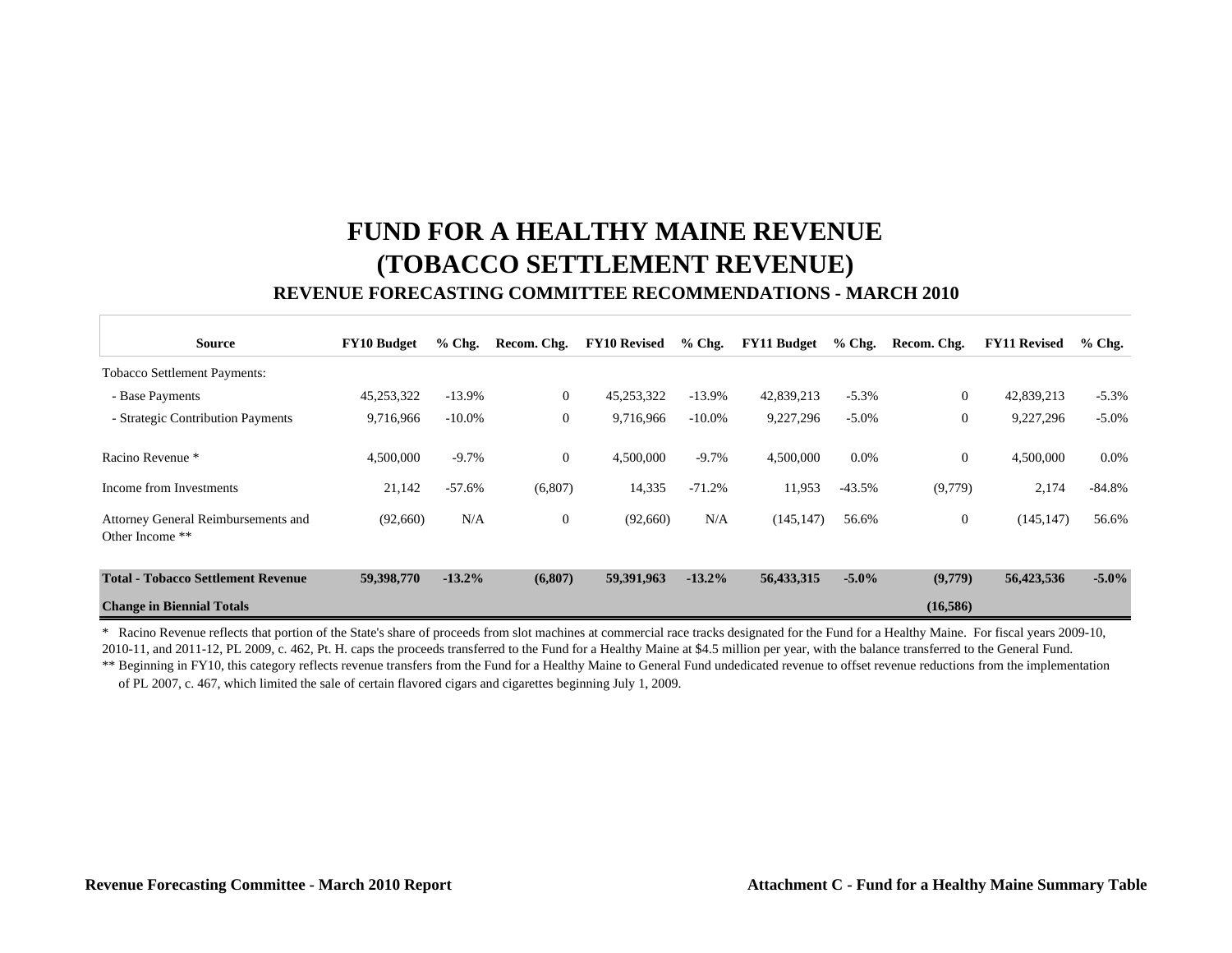# **FUND FOR A HEALTHY MAINE REVENUE(TOBACCO SETTLEMENT REVENUE) REVENUE FORECASTING COMMITTEE RECOMMENDATIONS - MARCH 2010**

| <b>Source</b>                                          | <b>FY12 Budget</b> | $%$ Chg. | Recom. Chg.    | <b>FY12 Revised</b> | $%$ Chg. | FY13 Budget | $%$ Chg. | Recom. Chg.    | <b>FY13 Revised</b> | $%$ Chg. |
|--------------------------------------------------------|--------------------|----------|----------------|---------------------|----------|-------------|----------|----------------|---------------------|----------|
| <b>Tobacco Settlement Payments:</b>                    |                    |          |                |                     |          |             |          |                |                     |          |
| - Base Payments                                        | 49,128,512         | 14.7%    | $\mathbf{0}$   | 49,128,512          | 14.7%    | 48,438,445  | $-1.4%$  | $\overline{0}$ | 48,438,445          | $-1.4%$  |
| - Strategic Contribution Payments                      | 9,351,164          | 1.3%     | $\mathbf{0}$   | 9,351,164           | 1.3%     | 9,256,695   | $-1.0%$  | $\overline{0}$ | 9,256,695           | $-1.0%$  |
| Racino Revenue *                                       | 4,500,000          | $0.0\%$  | $\overline{0}$ | 4,500,000           | $0.0\%$  | 5,905,608   | 31.2%    | (92, 222)      | 5,813,386           | 29.2%    |
| Income from Investments                                | 17,256             | 44.4%    | (14, 856)      | 2,400               | 10.4%    | 19,632      | 13.8%    | (17, 132)      | 2,500               | 4.2%     |
| Attorney General Reimbursements and<br>Other Income ** | (161,699)          | 11.4%    | $\overline{0}$ | (161, 699)          | 11.4%    | (164, 662)  | 1.8%     | $\overline{0}$ | (164, 662)          | 1.8%     |
| <b>Total - Tobacco Settlement Revenue</b>              | 62,835,233         | 11.3%    | (14, 856)      | 62,820,377          | 11.3%    | 63,455,718  | $1.0\%$  | (109, 354)     | 63,346,364          | 0.8%     |
| <b>Change in Biennial Totals</b>                       |                    |          |                |                     |          |             |          | (124,210)      |                     |          |

\* Racino Revenue reflects that portion of the State's share of proceeds from slot machines at commercial race tracks designated for the Fund for a Healthy Maine. For fiscal years 2009-10, 2010-

11, and 2011-12, PL 2009, c. 462, Pt. H. caps the proceeds transferred to the Fund for a Healthy Maine at \$4.5 million per year, with the balance transferred to the General Fund.

\*\* Beginning in FY10, this category reflects revenue transfers from the Fund for a Healthy Maine to General Fund undedicated revenue to offset revenue reductions from the implementation of PL 2007, c. 467, which limited the sale of certain flavored cigars and cigarettes beginning July 1, 2009.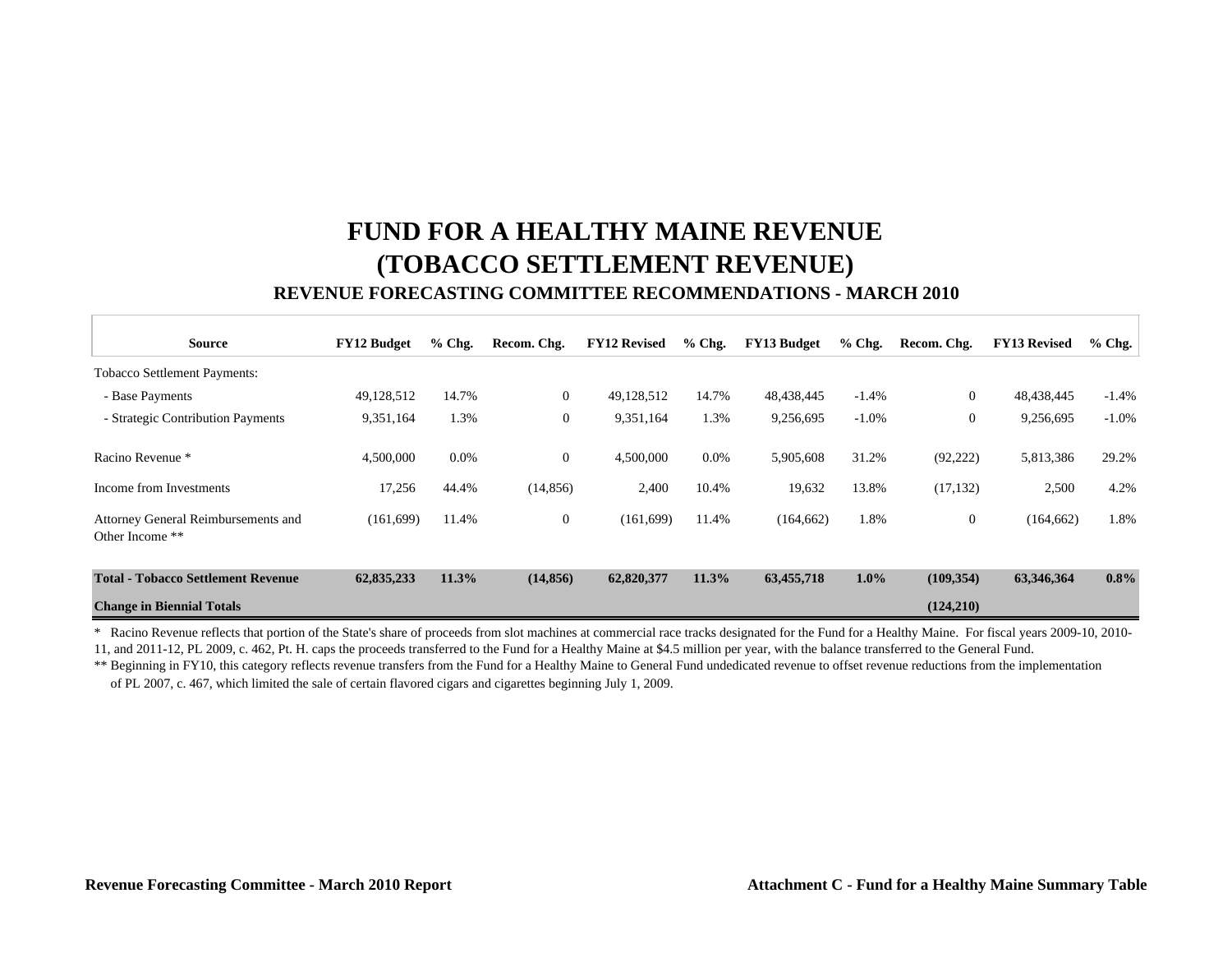## **MEDICAID/MAINECARE DEDICATED REVENUE TAXESREVENUE FORECASTING COMMITTEE RECOMMENDATIONS - March 2010**

|                                                                        |                    |          |             |         |                    |          |                    |         |                    |          |             | <b>FY 09</b>    |          |
|------------------------------------------------------------------------|--------------------|----------|-------------|---------|--------------------|----------|--------------------|---------|--------------------|----------|-------------|-----------------|----------|
| <b>Source</b>                                                          | <b>FY05 Actual</b> | $%$ Chg. | FY06 Actual |         | % Chg. FY07 Actual | $%$ Chg. | <b>FY08 Actual</b> |         | % Chg. FY09 Actual | % Chg.   | FY09 Budget | <b>Variance</b> | $%$ Var. |
| Nursing Facility Tax*                                                  | 29, 241, 327       | $-4.1%$  | 31,397,376  | 7.4%    | 30,061,513         | $-4.3%$  | 31, 343, 582       | 4.3%    | 28,777,390         | $-8.2%$  | 30,173,119  | (1, 395, 729)   | $-4.6%$  |
| Residential Treatment Facility (ICFs/MR)<br>$\text{Tax*}$              | 1,958,739          | 21.1%    | 1,868,534   | $-4.6%$ | 1,880,205          | 0.6%     | 1,819,275          | $-3.2%$ | 1,572,670          | $-13.6%$ | 1,553,655   | 19,015          | 1.2%     |
| Hospital Tax **                                                        | 48,907,135         | 198.5%   | 54,050,888  | 10.5%   | 59,807,056         | 10.6%    | 60,515,510         | 1.2%    | 69,958,821         | 15.6%    | 70,897,026  | (938, 205)      | $-1.3%$  |
| Service Provider Tax - Private Non-<br>Medical Institutions (PNMIs)*** | 15.430.099         | N/A      | 30.779.242  | 99.5%   | 33.955.412         | 10.3%    | 36,494,882         | 7.5%    | 37,720,482         | 3.4%     | 38,008,446  | (287,964)       | $-0.8%$  |
| <b>Total - Health Care Provider Taxes</b>                              | 95,537,301         | 97.0%    | 118,096,040 | 23.6%   | 125,704,185        | 6.4%     | 130, 173, 249      | 3.6%    | 138,029,363        | 6.0%     | 140,632,246 | (2,602,883)     | $-1.9%$  |
| <b>Change in Biennial Totals</b>                                       |                    |          |             |         |                    |          |                    |         |                    |          |             |                 |          |

\* The nursing facility and residential treatment facility tax rates were decreased in PL 2007, c. 539, Part X from 6.0% to 5.5% beginning in FY09 consistent with federal law.

\*\* The hospital tax base year was modified again in PL 2007, c. 545, to hospital fiscal years ending during calendar year 2006 beginning in FY 09.

\*\*\* The MaineCare service provider tax was expanded in FY06 to include: community support services (effective 6/29/05), day habilitation services (effective 7/1/05), personal support services (effective 7/1/05) and residential training services (effective 7/1/05).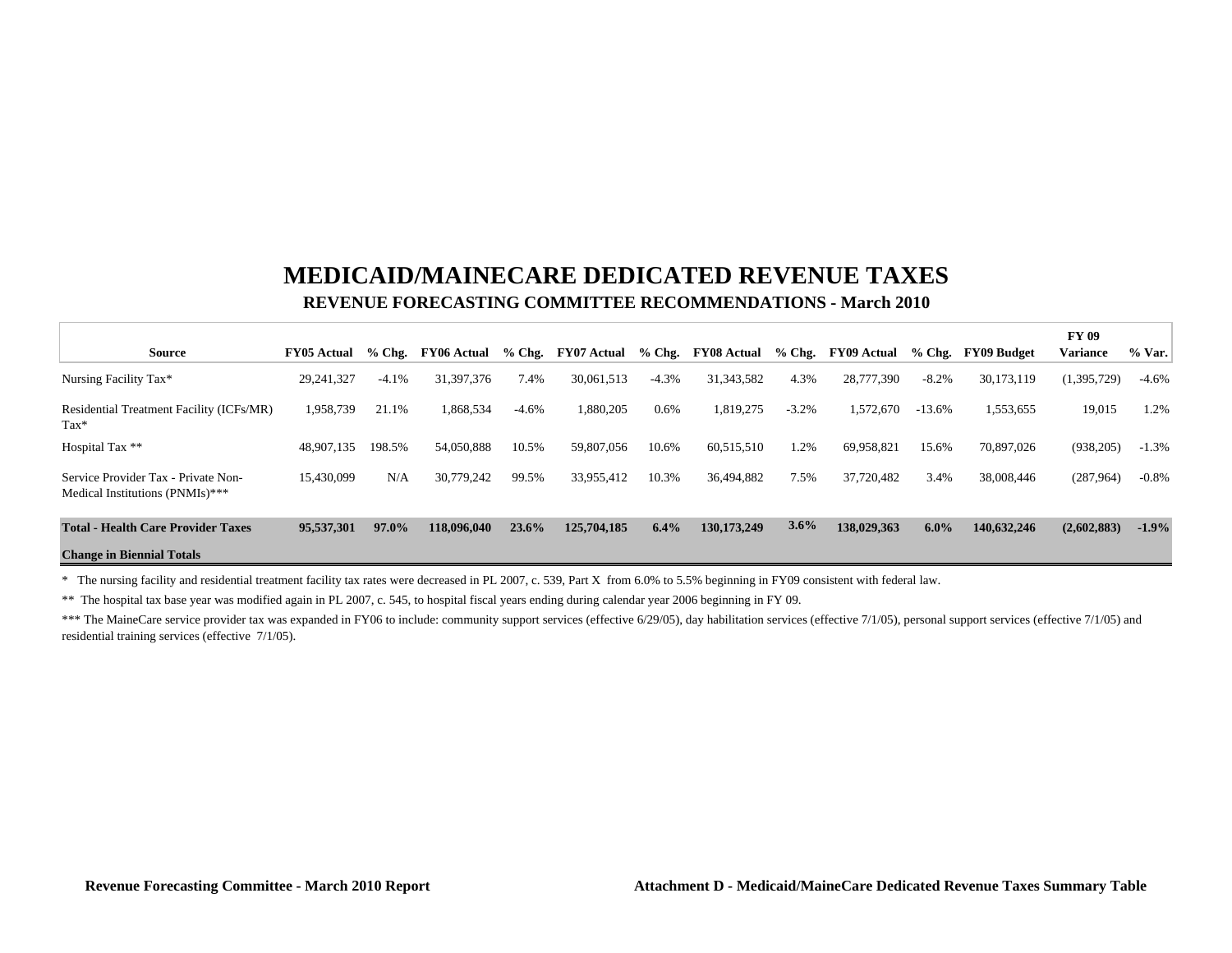## **MEDICAID/MAINECARE DEDICATED REVENUE TAXESREVENUE FORECASTING COMMITTEE RECOMMENDATIONS - March 2010**

| <b>Source</b>                                                        | <b>FY10 Budget</b> |         | $%$ Chg. Recom. Chg. $*$ | <b>FY10 Revised</b> | $%$ Chg. | <b>FY11 Budget</b> |         | % Chg. Recom. Chg.* | <b>FY11 Revised</b> | $%$ Chg. |
|----------------------------------------------------------------------|--------------------|---------|--------------------------|---------------------|----------|--------------------|---------|---------------------|---------------------|----------|
| Nursing Facility Tax                                                 | 30,173,119         | 4.9%    | $\boldsymbol{0}$         | 30,173,119          | 4.9%     | 30,173,119         | $0.0\%$ | $\mathbf{0}$        | 30,173,119          | $0.0\%$  |
| Residential Treatment Facility (ICFs/MR)<br>Tax                      | 1,553,655          | $-1.2%$ | $\boldsymbol{0}$         | 1.553.655           | $-1.2%$  | 1,553,655          | 0.0%    | 0                   | 1,553,655           | $0.0\%$  |
| <b>Hospital Tax</b>                                                  | 70.034.678         | $0.1\%$ | $\boldsymbol{0}$         | 70.034.678          | 0.1%     | 70.034.678         | 0.0%    | $\Omega$            | 70.034.678          | $0.0\%$  |
| Service Provider Tax - Private Non-Medical<br>Institutions (PNMIs) * | 36,565,802         | $-3.1%$ | $\boldsymbol{0}$         | 36,565,802          | $-3.1%$  | 35,794,353         | $-2.1%$ | $\theta$            | 35,794,353          | $-2.1%$  |
| <b>Total - Health Care Provider Taxes</b>                            | 138, 327, 254      | $0.2\%$ | $\bf{0}$                 | 138,327,254         | 0.2%     | 137,555,805        | $-0.6%$ | $\mathbf{0}$        | 137,555,805         | $-0.6%$  |
| <b>Change in Biennial Totals</b>                                     |                    |         |                          |                     |          |                    |         | $\mathbf{0}$        |                     |          |

\* The recommended change for FY 10 and FY 11 for the Service Provider Tax (PNMIs) reflects the impact on revenues of budget initiatives enacted in PL 2009, c. 213.